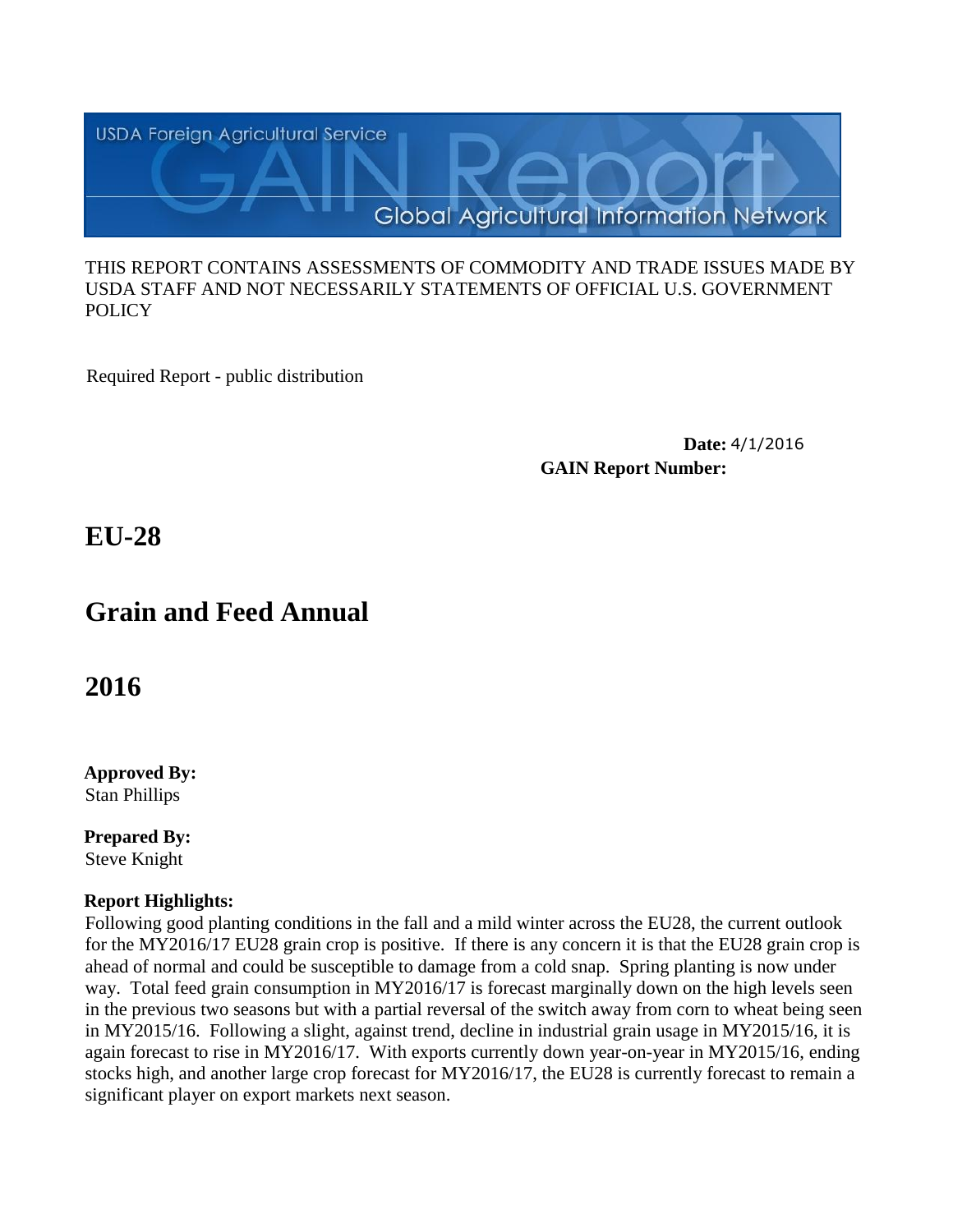# **Table of Contents**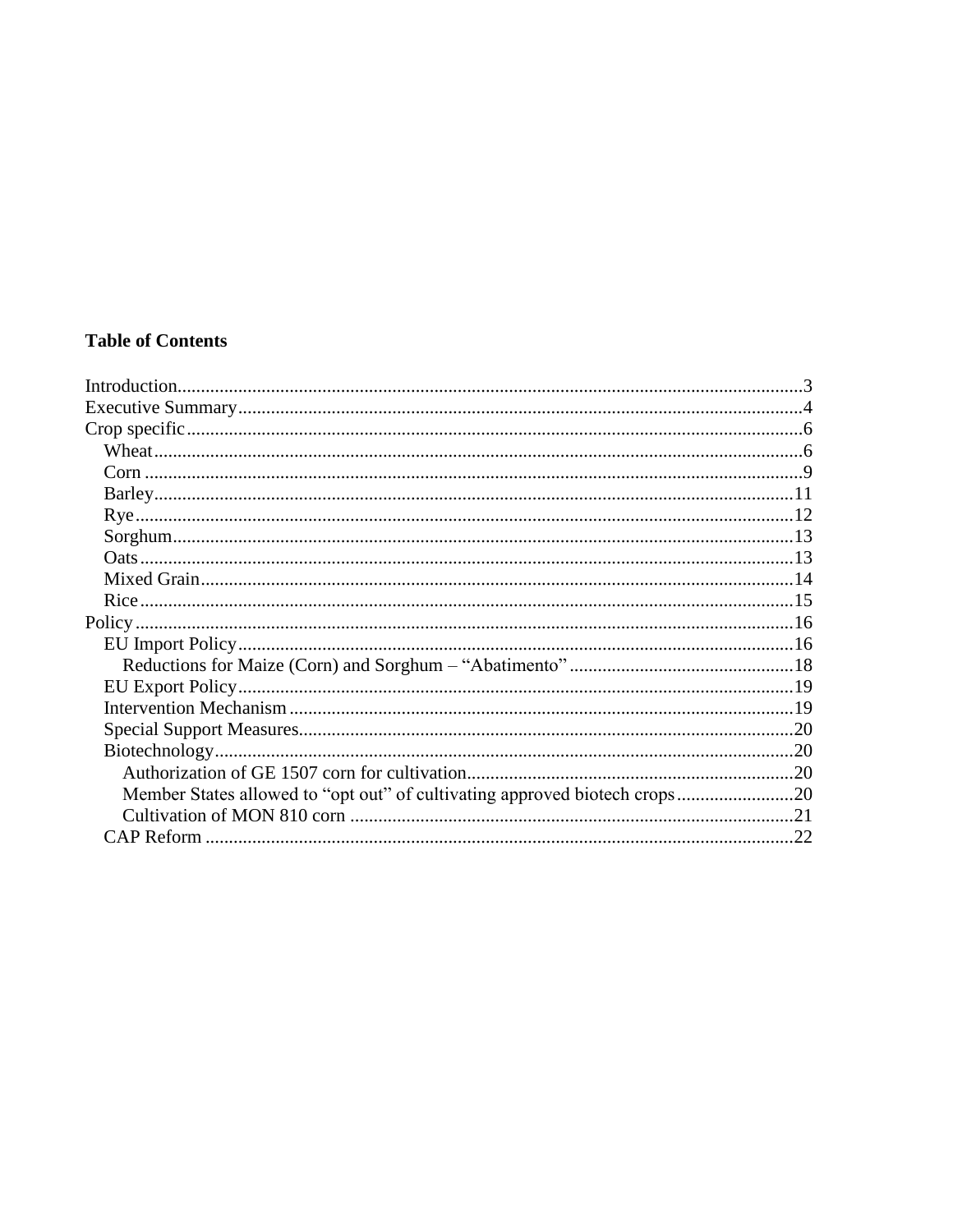#### <span id="page-2-0"></span>**Introduction**

This report presents the first outlook for grain and feed, and Production, Supply and Demand (PS&D) forecasts for the Marketing Year (MY) 2016/17. Unless stated otherwise, data in this report is based on the views of Foreign Agricultural Service analysts in the EU28 and is not official USDA data.

This report would not have been possible without the valuable expert contributions from the following Foreign Service analysts:

Xavier Audran, FAS/Paris covering France Ornella Bettini, FAS/Rome covering Italy Mila Boshnakova, FAS/Sofia covering Bulgaria Monica Dobrescu, FAS/Bucharest covering Romania Dimosthenis Faniadis, FAS/Rome covering Greece Bob Flach, FAS/The Hague covering the Netherlands, Finland, Denmark, and Sweden Gellert Golya, FAS/Budapest covering Hungary Marta Guerrero, FAS/Madrid covering Spain and Portugal Mira Kobuszynska, FAS/Warsaw covering Poland, Lithuania, Latvia, and Estonia Steve Knight, FAS/London covering the United Kingdom and Ireland Roswitha Krautgartner, FAS/Vienna covering Austria and Slovenia Sabine Lieberz, FAS/Berlin covering Germany Jana Mikulasova, FAS/Prague covering the Czech Republic and Slovakia Andreja Misir, FAS/Zagreb covering Croatia Marcela Rondon, FAS/USEU/Brussels covering Belgium and Luxembourg Barrie Williams, FAS/USEU/Brussels covering policy

 $HA = Hectares$  $MT =$  Metric Tonne MY = Marketing Year. Post and USDA official data both follow the EU28 local marketing year of July to June except for corn which follows an October to September calendar.  $TY = July to June for wheat and October to September for coarse grains$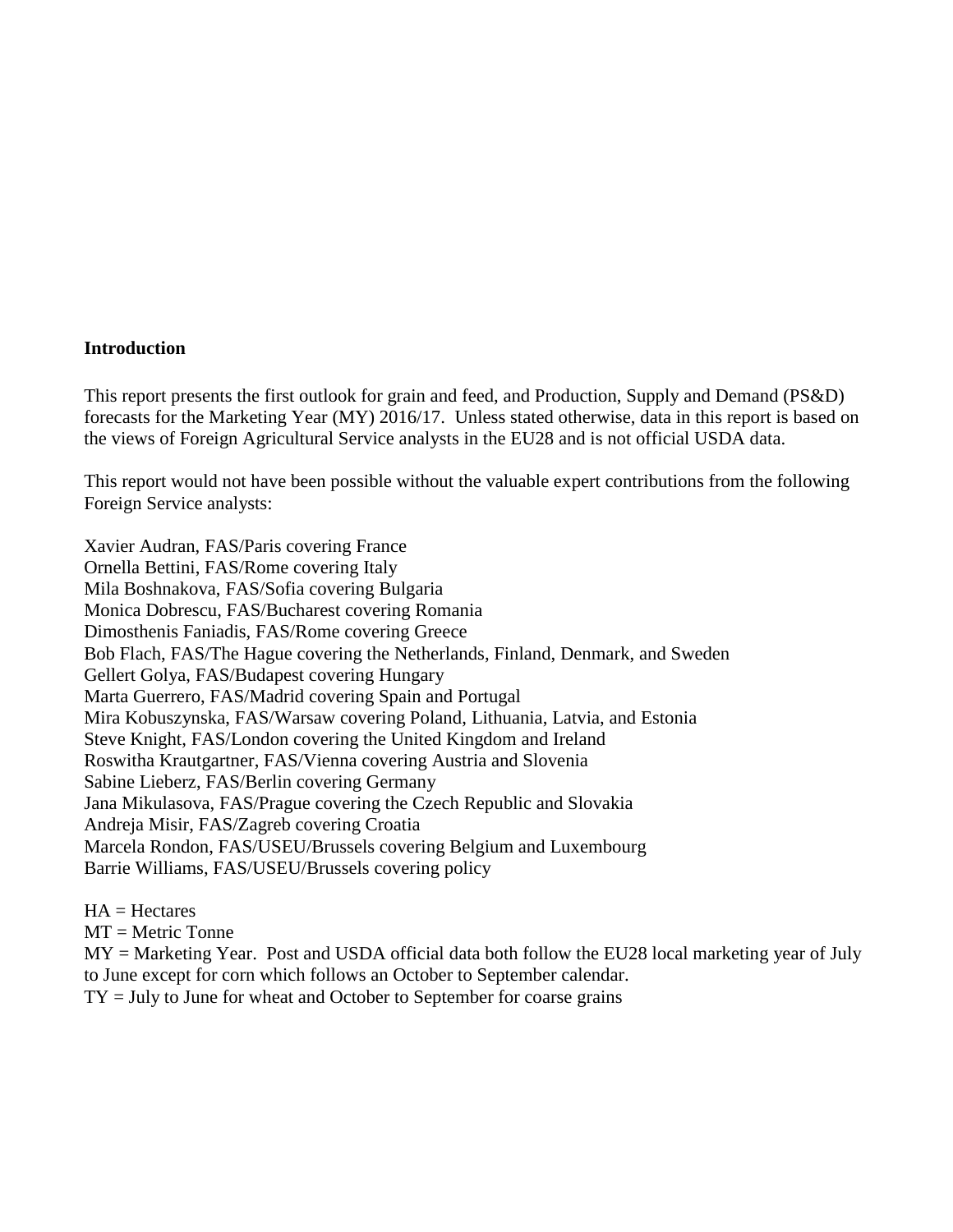#### <span id="page-3-0"></span>**Executive Summary**

In MY2016/17, and for the second consecutive season, EU28 farmers are expecting a grain crop of around 310 MMT. However, following a weather related rise in wheat yields and significant decline in corn yields in MY2015/16, this headline figure hides a much improved corn production number and reduced year-on-year wheat production. Indeed, if realized, the forecast EU28 grain crop will be just 800,000 MT smaller than in MY2015/16 and, following the record 327 MMT grain crop in MY2014/15, will be the fifth EU28 crop to surpass 300 MMT in a decade.

The record EU28 wheat crop in MY2015/16 at a time of increased global grain supplies has weighed on the EU28 wheat market this season. Despite low prices, and an improved pace in recent weeks, a slow start to the season means wheat exports are lagging behind the record set in MY2014/15, and are currently forecast to reach 31.5 MMT. The much reduced domestically available supply of corn has supported a switch to wheat in animal feed rations. However, even with industrial use of grain down 650,000 MT in MY2015/16, total Food, Seed & Industrial (FSI) use is only marginally lower year-onyear. This means total EU28 grain ending stocks in MY2015/16 are currently forecast to rise 3.5 MMT to over 36 MMT.

With total domestic consumption forecast down just 800,000 MT in MY2016/17, a decline in feed demand expected to be largely offset by increased FSI usage, it is only a combination of a slight decline in production and a marginally improved outlook for wheat exports that sees stocks falling just under 1 MMT through the year. Indeed, much will ultimately depend on the size and quality of the EU28 crop; the export situation in Ukraine, both a key supplier to the EU28 market as well as competitor on third country export markets, and in Russia, where an export tax on wheat currently remains in place; and the pricing of the EU28 crop versus Black Sea Origins.

Prospects are currently positive for the MY2016/17 harvest, both in terms of size and quality. Plantings of the winter crops went very well across the EU28 in good conditions. November and December was unusually dry in some parts of the EU and generally the winter has been mild. The only countries reporting winterkill of any note are Poland and Lithuania where a lack of snow cover left the crop exposed to a sudden drop in temperature in January. In Poland, total losses were around 10 percent of the planted area, mainly in wheat, but it is expected the overall loss will be offset by spring plantings of barley and wheat, albeit the latter yielding lower than its winter counterpart. Overall, total Polish production of grain is forecast to rise around 1.7 MMT, a combination of an increased planted area and much improved yields - MY2015/16 yields were detrimentally affected by the drought in the summer, this especially being the case for corn.

In the EU's two largest producers of grain, France and Germany, prospects for both countries' grain crops are currently good. The total area planted to wheat in France is forecast to increase by 90,000 hectares (HA), much of it planted to durum wheat due to market prices, while the barley area is also forecast marginally higher. In Germany, the overall planted area is forecast little changed, albeit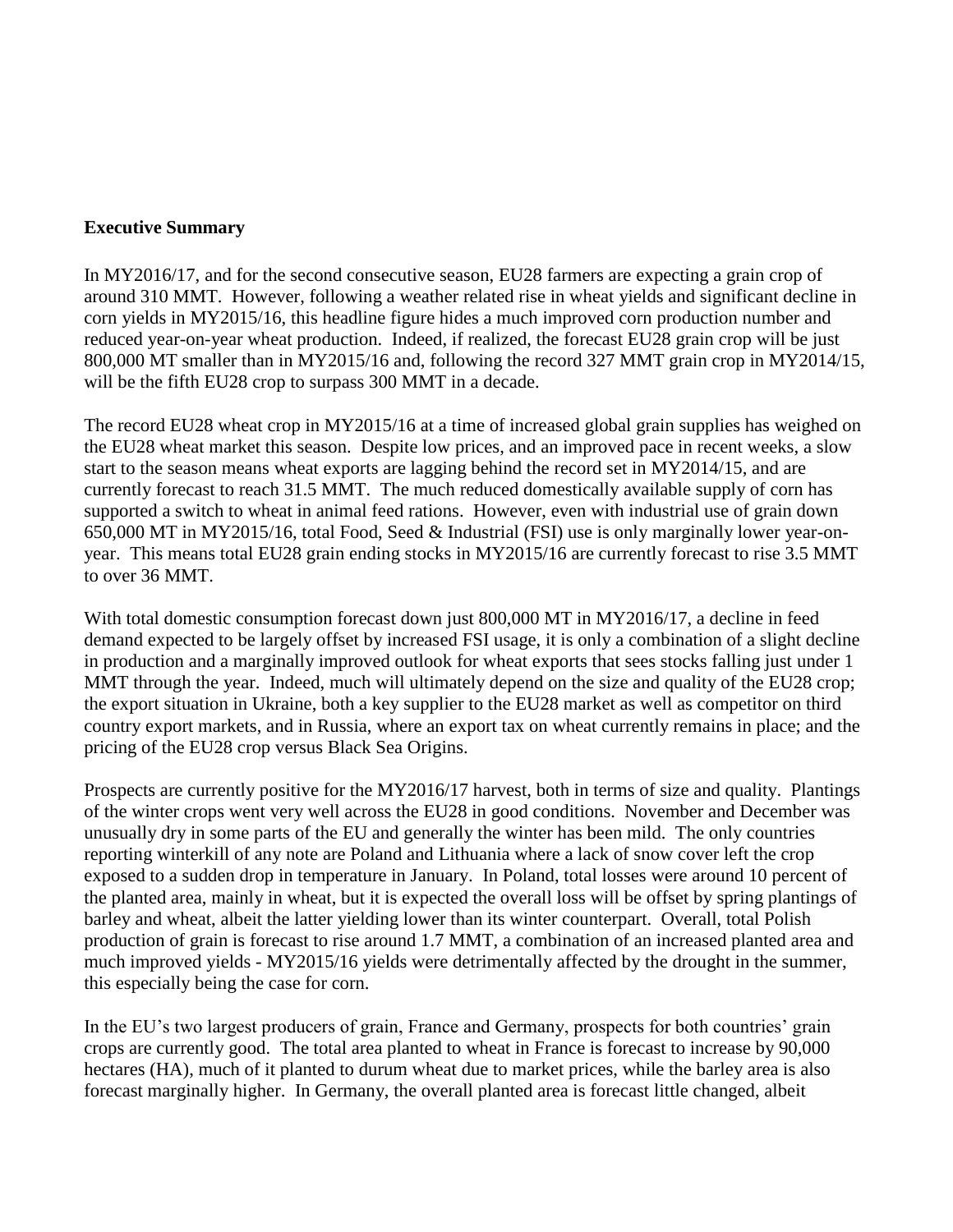masking a price driven increase in the area planted to barley at the expense of rye and triticale. With the aforementioned favorable winter conditions, the focus is now on the weather over the coming months, both for spring plantings and crop development, but the mood is upbeat. It is a similar story in the UK where little change in the area planted to the major grains, a mild and favorable winter and good prospects for spring plantings means the focus is very much on what could go wrong, rather than what has gone wrong, for the crop.

Bulgaria, Romania, the Czech Republic and Hungary also all report good winter planting conditions and a mild winter but good snow cover which protected the crop. Indeed, good snow cover was also reported in Estonia and Latvia. Only in Hungary is there any real concern, this being over excess water which could hinder the application of fertilizer and potentially reduce yields but, as elsewhere, the outlook is generally good.

Spain's grain planted area is little changed year-on-year and the crop is reported to be ahead of normal, a combination of a dry fall, mild winter and recent rains in the northern half of the country. It is still a little dry in the south. Additionally, while reduced snowfall has negatively impacted reservoir water supplies, a sufficient amount of water for irrigation purposes is reported. Although the story is a generally positive one, the warmer than normal temperatures have accelerated plant development, increased the risk of pest infestation, weeds, and susceptibility to a late frost.

Finally, as with France, the area planted to durum wheat in Italy is up year-on-year and the crop is reported to be in good condition. Soft wheat plantings are little changed and the condition is more variable. In the north of the country, dry conditions through the winter have reduced pest incidence but were becoming a concern until recent and significant rains reduced water stress. While overall conditions are currently described as satisfactory, more rains are needed for crop development as groundwater reserves are not currently replenished.

Turning to the corn crop, with the record production and record yields achieved in MY2014/15 being followed by an 18 MMT decline in production in MY2015/16 and the smallest crop in five years, there is much interest in the corn crop in MY2016/17. While it was the dry, hot weather across much of the central and southern EU28 in the months leading up to harvest in 2015 that so reduced the average yield, and remains a significant risk factor in any crop year, there is still a strong focus on the planted area. Forecast to decline 200,000 HA in total across the EU28 in MY2016/17, over 150,000 HA of this fall can be attributed to Romania. While the previous producer concerns regarding the European Commission's decision to restrict the use of three pesticides from the neonicotinoid family have been abated by a country specific derogation received in February, the area planted to corn is forecast to fall in favor of plantings of potentially more profitable sunflower and rapeseed. It should be noted that the ban on neonicotinoids also presents pest control problems for other Member States, particularly those in the south east. There is no viable technical solution at this time. A further reduction in plantings of 50,000 HA can be attributed to both Poland and Hungary, partially offset by an increase in the total planted area recorded in the other Member States. In France, the EU28's second largest producer of corn, the planted area is forecast unchanged.

MY2015/16 has been characterized by a record wheat crop, the size of which has become increasingly evident as the season progressed and countries confirmed higher than previously forecast yields, and a drought affected corn crop which hit a five year low immediately after a record high. Despite the latter,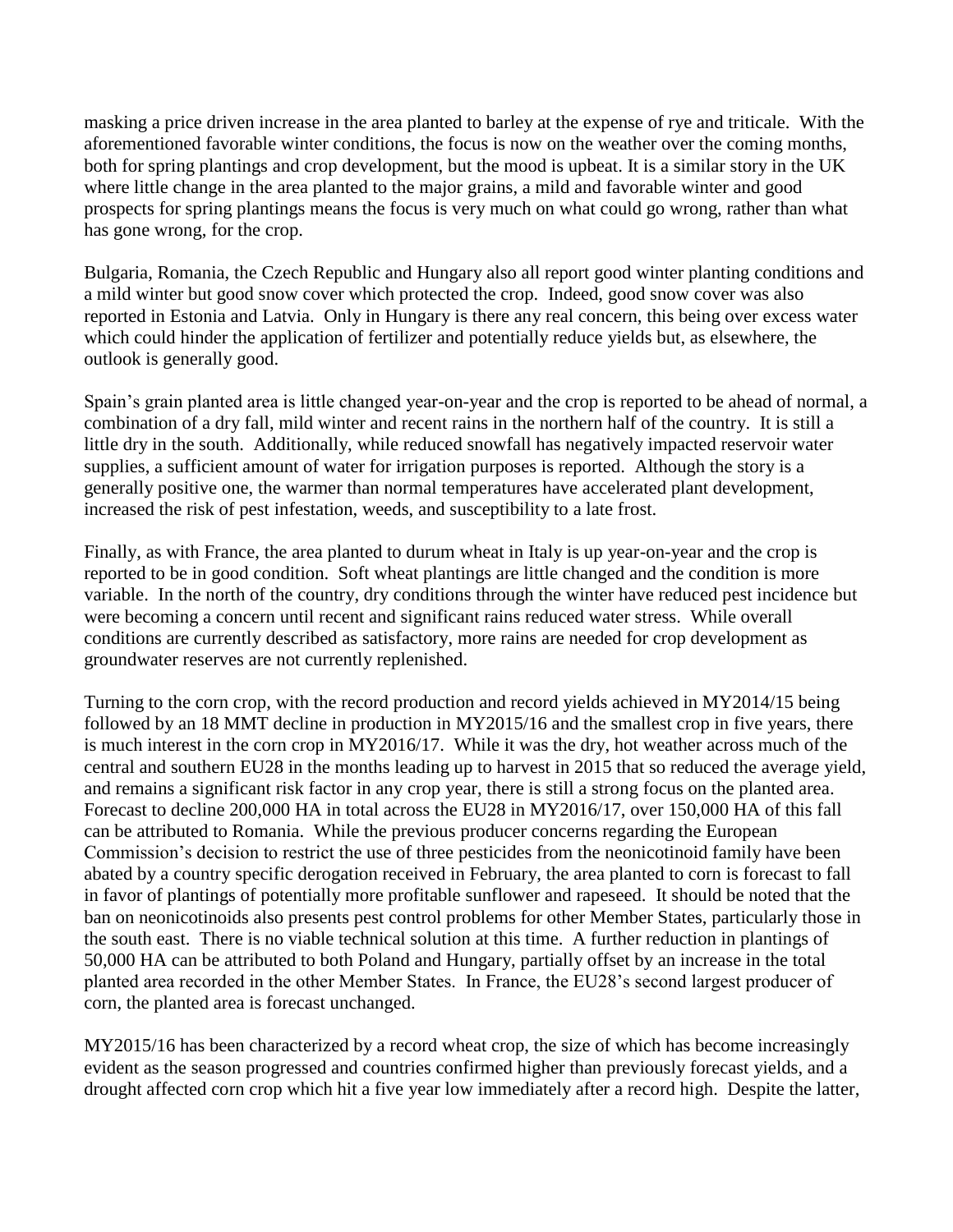the domestic EU28 grain market was well supplied and, with global grain markets also buoyant, this has weighed on EU28 prices. This has seen some farmers reluctant to bring grain, particularly wheat but also corn, to market. While this supported third country corn imports for feed use in the early part of the season and saw wheat exports get off to a relatively slow start compared to recent years, the pace of the latter has accelerated in recent months. With demand for feed in the livestock sector remaining strong in MY2015/16, and feed grain prices low, total feed consumption of grain is forecast to remain high, just 500,000 MMT down year-on-year. Increased feed consumption of wheat is forecast to just be outweighed by declines in the other grains, mainly corn. With another large total grain crop forecast for MY2016/17, production is currently forecast to exceed domestic consumption by nearly 26 MMT, all but the same as in MY2015/16. The difference is that feed grain consumption is forecast to decline 1.7 MMT, in part due to improved pasture grazing but also reduced overall demand, with FSI use rising by 900,000 MT. Unusually, FSI consumption is expected to fall in MY2015/16. While food use continues to rise with population growth and seed use remains fairly static, industrial use is going against trend and is expected to finish the season 650,000 MT down year-on-year, in the main due to a decline in corn use.

Third country imports, principally corn, while up in MY2015/16 have been tempered by the increased availability of domestic wheat, and steady supplies of barley, for feed use. With producers, particularly in France but also in Germany and elsewhere, reluctant to sell grain in late 2015, this supported corn imports in the early part of the season, particularly from Ukraine. However, this import pull has eased in recent months with domestic supplies becoming more available, Ukraine increasingly exporting to China, and transport related supply issues from South America. Total grain imports are currently forecast to decline in MY2016/17, in large part due to the ample supplies of grain expected in the EU28. The reluctance of farmers to market their grain also saw wheat exports get off to a slow start in MY2015/16 but these have increased in recent months and are now forecast to reach 31.5 MMT by year end due to ongoing demand, principally from North Africa. If realized, this will be 3.9 MMT lower than the record volume seen in MY2014/15 but only 500,000 MT below MY2013/14 and the third biggest export volume on record. Indeed, the ample supplies means MY2016/17 wheat exports are currently forecast to rise once more, by 1.5 MMT, confirming the EU28 as a significant and ongoing supplier of wheat on third country markets.

Total grain stocks are currently expected to end MY2015/16 up 3.5 MMT meaning a heavy supply situation in MY2016/17 should the current grain harvest forecast be achieved. That said, they will also provide a buffer to any supply shock, be it domestic or otherwise.

#### <span id="page-5-0"></span>**Crop specific**

<span id="page-5-1"></span>**Wheat**

| <b>Wheat</b>             | 2014/2015       | 5/2016   | 2016/2017 |
|--------------------------|-----------------|----------|-----------|
| <b>Market Begin Year</b> | <b>Jul 2014</b> | May 2015 | May 2016  |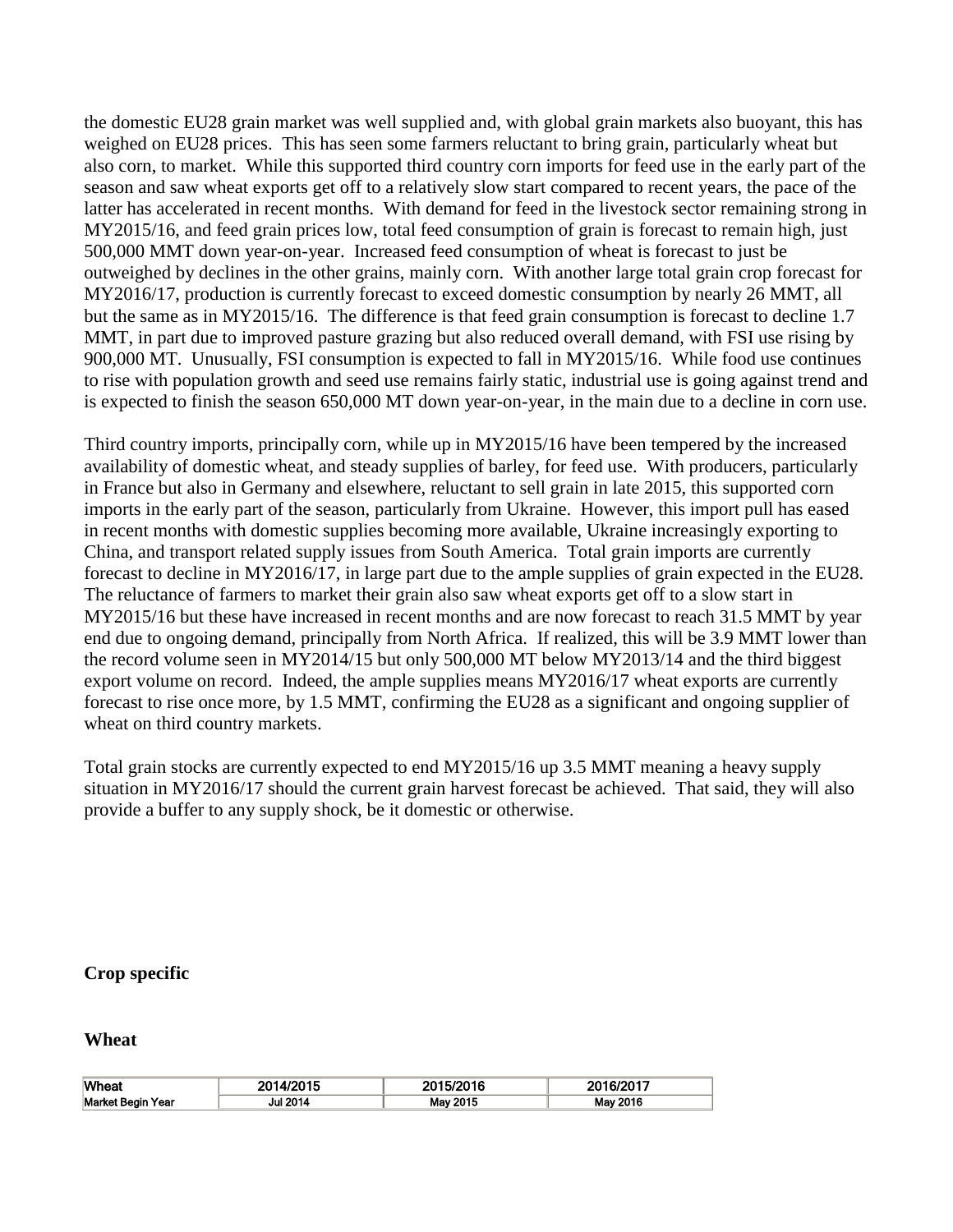| European Union            | <b>USDA Official</b> | <b>New Post</b> | USDA Official | New Post | USDA Official  | New Post |
|---------------------------|----------------------|-----------------|---------------|----------|----------------|----------|
| Area Harvested            | 26783                | 26716           | 26846         | 26750    | $\Omega$       | 26800    |
| <b>Beginning Stocks</b>   | 9940                 | 9940            | 13653         | 13800    | $\Omega$       | 19500    |
| Production                | 156656               | 156803          | 158457        | 160000   | $\Omega$       | 152500   |
| <b>MY</b> Imports         | 5975                 | 5975            | 6300          | 6000     | $\Omega$       | 5500     |
| <b>TY Imports</b>         | 5975                 | 5975            | 6300          | 6000     | $\Omega$       | 5500     |
| TY Imp. from U.S.         | $\Omega$             | 717             | $\Omega$      | 664      | $\Omega$       | 0        |
| <b>Total Supply</b>       | 172571               | 172718          | 178410        | 179800   | $\Omega$       | 177500   |
| <b>MY Exports</b>         | 35418                | 35418           | 32500         | 31500    | $\Omega$       | 33000    |
| <b>TY Exports</b>         | 35418                | 35418           | 32500         | 31500    | $\Omega$       | 33000    |
| <b>Feed and Residual</b>  | 54500                | 54000           | 57000         | 59000    | $\Omega$       | 56500    |
| <b>FSI</b> Consumption    | 69000                | 69500           | 68750         | 69800    | $\Omega$       | 70300    |
| <b>Total Consumption</b>  | 123500               | 123500          | 125750        | 128800   | $\Omega$       | 126800   |
| <b>Ending Stocks</b>      | 13653                | 13800           | 20160         | 19500    | $\Omega$       | 17700    |
| <b>Total Distribution</b> | 172571               | 172718          | 178410        | 179800   | $\overline{0}$ | 177500   |
|                           |                      |                 |               |          |                |          |
| $(1000$ HA), $(1000$ MT)  |                      |                 |               |          |                |          |

EU28 wheat production is currently forecast to reach 152.5 MMT in MY2016/17. If realized, this will be 7.5 MMT down on the record crop of MY2015/16 but still the third largest crop on record. This season, the MY2015/16 crop has continually surpassed expectations as the season has progressed, most recently with upward revisions to both the area and yield in Latvia and Estonia, and to the yield in Romania, Spain, Belgium and Poland. Returning to the outlook for MY2016/17, the area planted including spring plantings is forecast to be 26.8 MHA, little changed on the previous two years. Like MY2015/16, the MY2016/17 wheat crop has thus far experienced good planting conditions and a mild winter and the outlook is positive. Whether the yields in MY2016/17, currently forecast average, can match those in MY2015/16 will very much depend on the weather from now through harvest which was particularly favorable for the record crop.

A mild fall across the EU28 saw winter plantings get off to a good start and a generally mild winter bodes well for winterkill, albeit with an increased risk of pests, weeds and disease occurrence. In the EU's largest producer and exporter of wheat, France, a record area is forecast to be planted to wheat, buoyed by a price-driven increase in the durum area. In Austria, Germany and the UK, the wheat planted area is forecast unchanged year-on-year and, like France, the crop is currently reported to be developing well in good conditions.

In Poland, the mild weather has been more of a concern for the winter wheat crop. While plantings went well, a lack of snow cover and then a cold snap in January means the crop is not looking as healthy as it did this time last year. Further, winterkill will reduce the winter wheat crop. While this land is expected to be replanted, mainly to barley and spring wheat, the latter yields lower than its winter counterpart. The overall wheat area in Poland is forecast down 50,000 HA. Similarly, in Hungary, despite good planting conditions and limited winterkill, the crop is not without its concerns with excess water in some regions expected to hinder fertilizer application and reduce potential yields. The total planted area is also forecast to be down 120,000 HA year-on-year. Lithuania has also seen some winterkill whereas Estonia and Latvia saw good snow cover protect the crop.

In Romania and Bulgaria, both countries are forecasting a small increase in the planted area, good snow cover limited winterkill and the outlook is good. That said, both are wary of the possibility of a late frost. It is a similar story for the Czech Republic.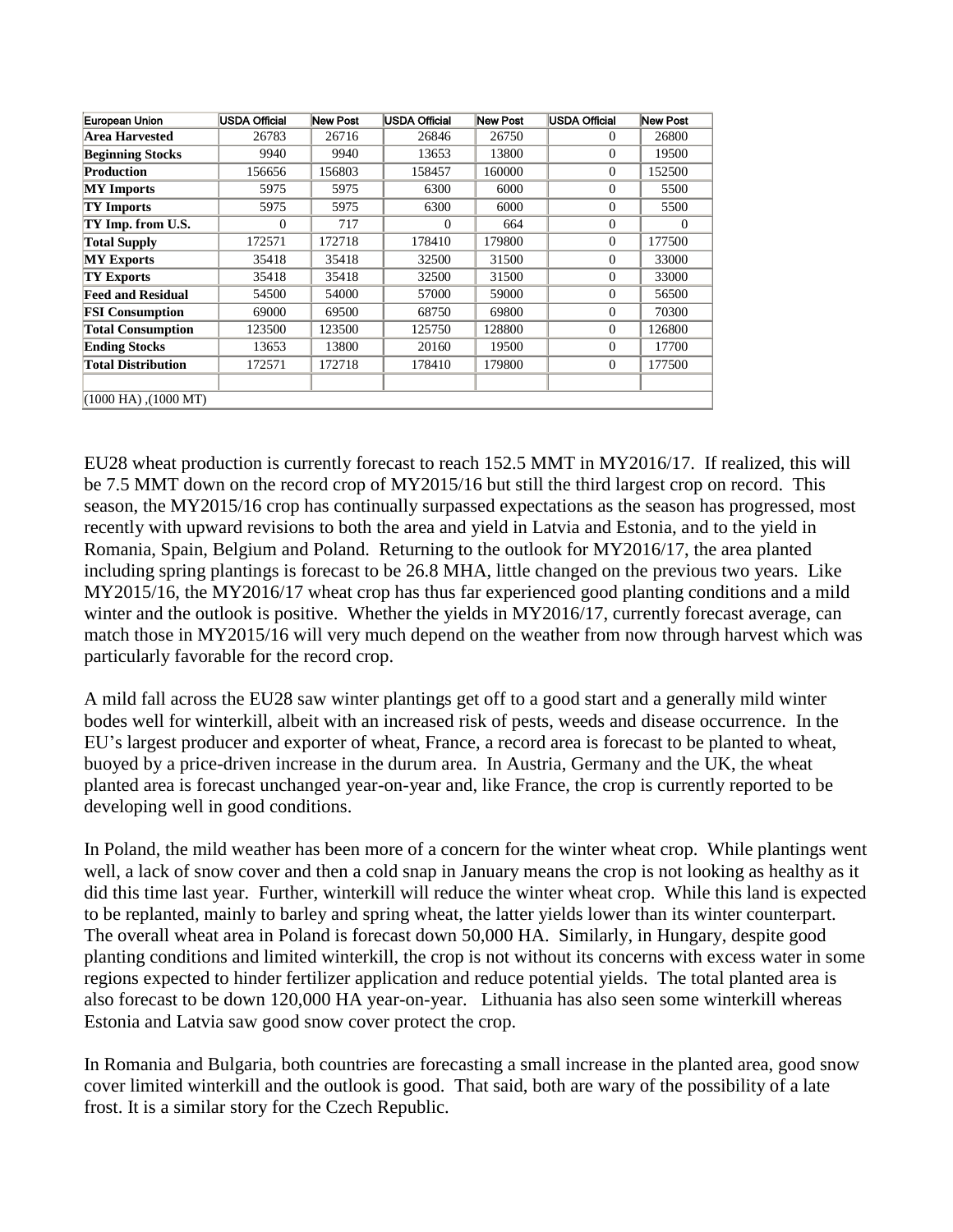Like France, Italy and Spain have both reported increased durum wheat plantings. While this has been at the expense of soft wheat in Spain where the price differential outweighs the higher crop costs, in Italy this trend has contributed to a year-on-year increase of 110,000 HA in the area planted to wheat. The crops in both countries are reported to be in good condition with recent rains and mild temperatures meaning both countries' crops are ahead of normal development. With the mild winters in both countries have come some concerns regarding pest infestation and disease but, thus far, these have proved unfounded. At the moment, water reservoirs in Spain are below previous year levels, but still slightly over the 10-year average. A sufficient amount of water for irrigation purposes is reported.

In summary, the sentiment is generally good but with the EU28 entering a critical yield and quality determining weather period, producers are cautious to assume a positive outlook given it could yet be undermined.

Regarding the current season, and as mentioned previously, as the months have passed it has become increasingly evident that MY2015/16 has, for the second year running, been a record year in terms of both yield and production in the EU28. Wheat production is now expected to be 160 MMT, up 3 MMT on the MY2014/15 crop. The most recent upward revisions have been to both the area and yield in Latvia and Estonia, and to the yield in Romania, Spain, Belgium and Poland. Warm, dry weather in the run up to, and through, harvest boosted yields but did create some variations in quality. The Baltic States are also reported to have particularly benefitted from the use of improved seeds.

Total EU28 domestic wheat consumption in MY2015/16 is forecast to rise 5.3 MMT year-on-year. Within this total, FSI use is expected to rise just 300,000 MT. This rise would be higher were it not for the continued closure of one of the UK's bioethanol facilities. The real story is the significant rise in wheat consumption in the feed industry, up 5 MMT as compared to MY2014/15. In large part this has been driven by the combined ample and competitively priced domestic supplies of wheat versus other grains, including imported corn, and the much reduced domestic corn crop.

The low wheat price in MY2015/16 has seen producers, particularly in France and Germany, reluctant to come to market in the hope that prices will rise. In fact, for some this is still the case. This was a contributory factor to the slower start to wheat exports and supported early season third country corn imports. However, the wheat export pace has subsequently accelerated and export licenses through mid-March amount to nearly 21 MMT, less than 3 MMT behind MY2014/15 when a record total of 35.4 MMT was exported. The principal exporter, as always, is France, with Algeria and Morocco being the main recipients in the first half of MY2015/16. French wheat exports to Egypt also picked up towards the end of 2015 and into 2016. Germany is also a significant third country exporter and has seen good export volumes to African and Middle Eastern countries in the first half of MY2015/16. Iran took 450,000 MT in the first six months of the season, followed by Ethiopia, Saudi Arabia, and South Africa who took roughly 190,000 to 200,000 MT each. Considerable tonnages have also been exported to Saudi Arabia by the Baltic States this season, supported by their increased exportable surplus. Romania has also captured good export market share, recording 1.6 MMT of wheat exports in the first six months of the season to destinations including Egypt and Jordan. Main overall destinations for EU28 wheat thus far this season, in rank order, have been Algeria, Saudi Arabia and Egypt, followed by Indonesia, Morocco, Ethiopia and Iran.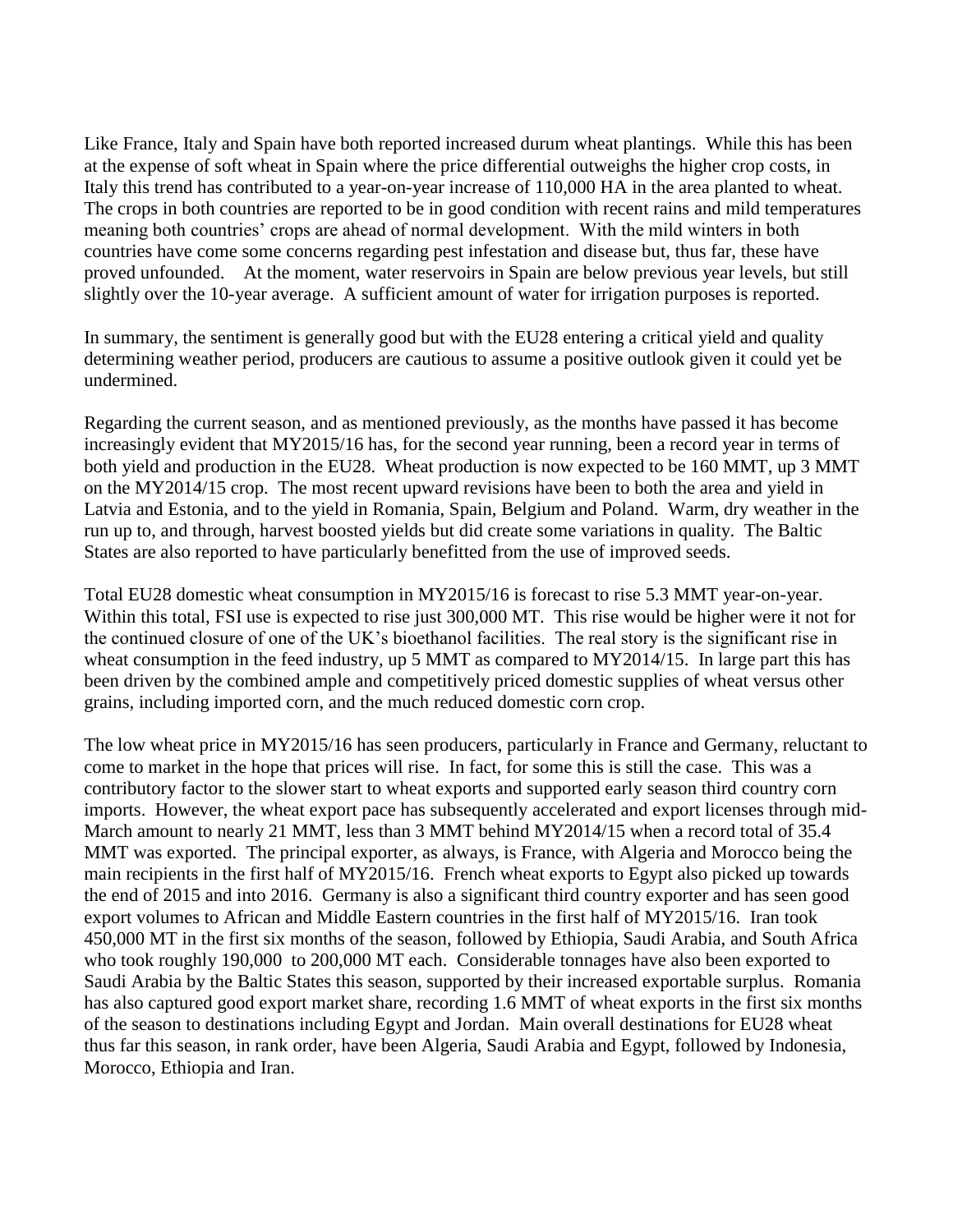Imports are expected to reach 6 MMT in MY2015/16, little changed year-on-year, with Italy remaining a significant importer of high protein durum wheat from Canada for blending and Spain importing feed wheat from Ukraine. The heavy supply means that despite strong usage numbers, ending stocks are currently forecast to end MY2015/16 up nearly 6 MMT year-on-year and nearly double what they were two years previously.

These large carry in stocks will weigh heavy on the MY2016/17 balance, especially with production forecast at 152.5 MMT. Even so, imports are forecast to be fairly resilient and fall just 500,000 MT. With increased competition from other grains, principally corn, feed use is forecast to fall, but only by 2.5 MMT. FSI usage is forecast up but only by 500,000 MT - food use creeps upwards and seed is static meaning any significant change is driven by the industrial sector. This sector is currently lacking impetus although MY2016/17 is forecast to see the UK process more wheat into bioethanol, albeit nowhere near the combined full capacity of its two facilities, both capable of processing up to 1.1 MMT of wheat per year. Consequently, there will be a very strong focus on exports and the implications for ending stocks.

EU28 wheat exports in MY2016/17 are currently forecast to increase once more, to 33 MMT, supported by North African demand, such as from Morocco, and an anticipated reduction in competition from Ukraine. Another factor will be the availability of Russian supplies and whether it removes or extends its export tax. If this export number is achieved, stock levels are currently forecast to decline marginally in MY2016/17.

#### <span id="page-8-0"></span>**Corn**

| Corn                      | 2014/2015     |          | 2015/2016     |                 | 2016/2017     |          |  |
|---------------------------|---------------|----------|---------------|-----------------|---------------|----------|--|
| Market Begin Year         | Oct 2014      |          | Oct 2015      |                 |               | Oct 2016 |  |
| European Union            | USDA Official | New Post | USDA Official | <b>New Post</b> | USDA Official | New Post |  |
| <b>Area Harvested</b>     | 9530          | 9500     | 9287          | 9200            | $\Omega$      | 9000     |  |
| <b>Beginning Stocks</b>   | 6829          | 6829     | 9352          | 9400            | $\Omega$      | 6900     |  |
| Production                | 75793         | 75500    | 57751         | 57500           | $\Omega$      | 64000    |  |
| <b>MY</b> Imports         | 8756          | 8646     | 16000         | 14000           | $\Omega$      | 12000    |  |
| <b>TY Imports</b>         | 8756          | 8646     | 16000         | 14000           | $\Omega$      | 12000    |  |
| TY Imp. from U.S.         | 286           | 413      | $\Omega$      | $\Omega$        | $\Omega$      | $\Omega$ |  |
| <b>Total Supply</b>       | 91378         | 90975    | 83103         | 80900           | $\Omega$      | 82900    |  |
| <b>MY Exports</b>         | 4026          | 4025     | 1100          | 1500            | $\Omega$      | 3000     |  |
| TY Exports                | 4026          | 4025     | 1100          | 1500            | $\Omega$      | 3000     |  |
| <b>Feed and Residual</b>  | 59500         | 59500    | 57500         | 55000           | $\Omega$      | 56000    |  |
| <b>FSI Consumption</b>    | 18500         | 18050    | 18500         | 17500           | $\Omega$      | 17800    |  |
| <b>Total Consumption</b>  | 78000         | 77550    | 76000         | 72500           | $\Omega$      | 73800    |  |
| <b>Ending Stocks</b>      | 9352          | 9400     | 6003          | 6900            | $\Omega$      | 6100     |  |
| <b>Total Distribution</b> | 91378         | 90975    | 83103         | 80900           | $\theta$      | 82900    |  |
|                           |               |          |               |                 |               |          |  |
| $(1000$ HA), $(1000$ MT)  |               |          |               |                 |               |          |  |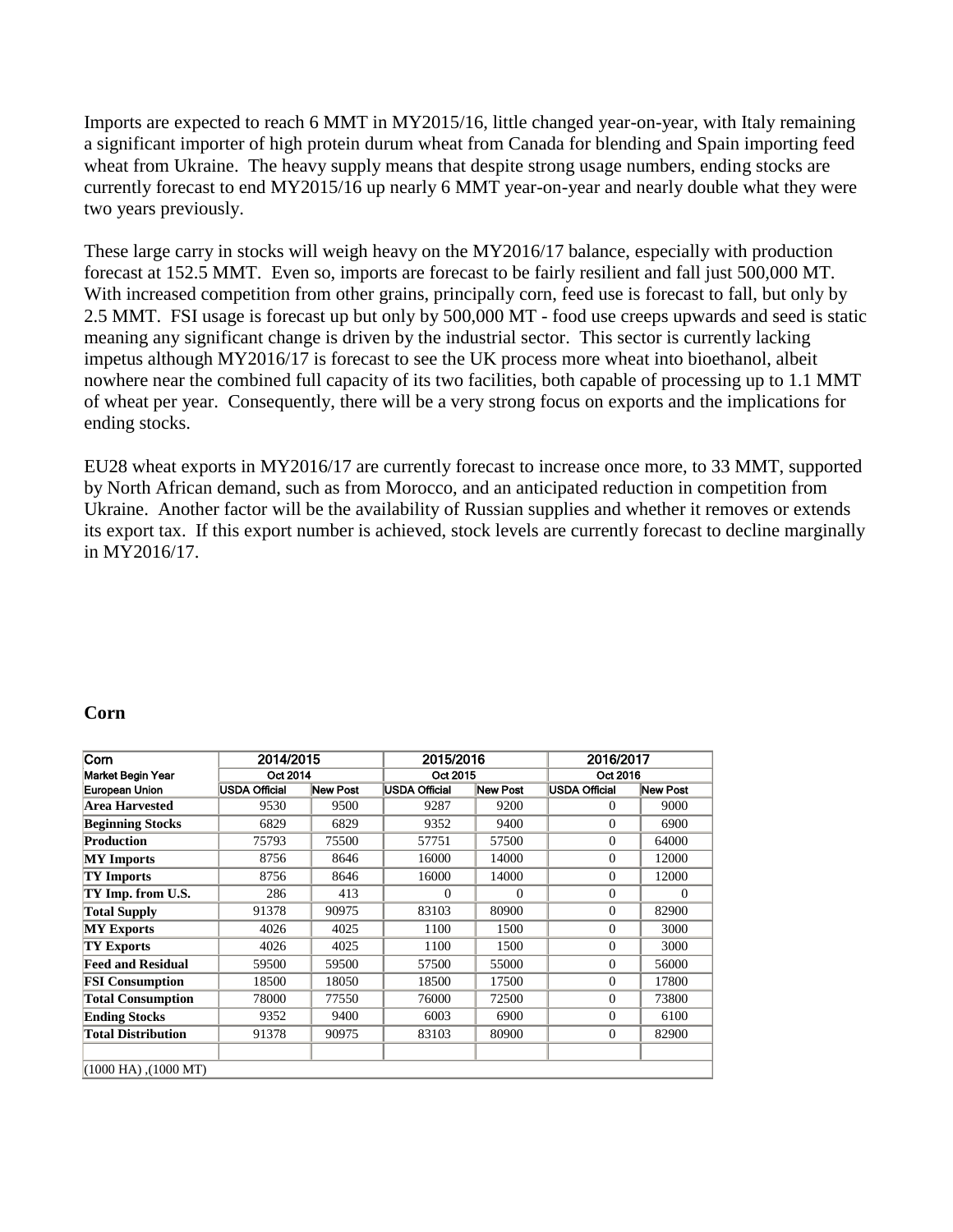Following the record 75.5 MMT corn crop of MY2014/15, production in MY2015/16 is estimated to be just 57.5 MMT. The decline of 18 MMT follows a significant weather-related drop in yields across much of the EU28 and a reduction in the area harvested for grain in favor of silage. The summer 2015 drought was very challenging for most EU28 producing countries, reducing yields and squeezing margins. Production in France alone is expected to have fallen nearly 5MMT year-on-year and Romanian production by over 3 MMT after two successive record crops. Hungarian corn production was down nearly 3 MMT, Italy and Germany by over 1.5 MMT and 1 MMT, respectively, while most other Member States also reported significant year-on-year reductions.

Based on more typical yields, MY2016/17 production is currently forecast to recover to 64 MMT on a planted area forecast to fall a further 200,000 HA. Previous producer concerns in Romania, regarding the European Commission's decision to restrict the use of three pesticides from the neonicotinoid family, have once again been abated. For the third year, Romania requested, and was granted, European Commission approval to allow farmers to use seeds treated with insecticides from the affected family of chemicals this year. That said, the planted area is forecast 155,000 HA down year-on-year in favor of potentially more profitable sunflower and rapeseed plantings. A 50,000 HA decline in planted area is also forecast for both Poland and Hungary while the planted area in Croatia and Bulgaria is forecast only marginally lower despite the challenges of MY2015/16 which have seen some producers in the latter also switch some area to sunflowers. Only Austria, Germany and the Czech Republic are forecasting an increase in planted area and only by a combined 50,000 HA. It should be noted that the ban on neonicotinoids also presents pest control problems, mainly in the form of rootworm, for other Member States, particularly those in the south east. There is no viable technical solution available in the EU28 at this time. The area planted to corn in France, the EU28's largest producer, is forecast unchanged.

Returning to MY2015/16, on the demand side, the main story is reduced use in the feed sector, driven by the reduced domestic supplies of corn but ample domestic supplies of wheat. Availability of both was initially reduced by a reluctance of producers, especially in France and Germany but also elsewhere, to bring their grain to market in the hope that prices would rise. This initially supported third country corn imports. However, the availability of domestic supplies has improved as the season has progressed. Corn imports are now expected to reach 14 MMT - while import licenses to mid-March exceed 10 MMT these are on a July-June year and compare to 6.5 MMT at the same time last year. Overall, the competitiveness of wheat means that feed use of corn is forecast to fall 4.5 MMT in MY2015/16. MY2016/17 is currently forecast to see EU28 feed use of corn up marginally, any increase tempered by an overall reduction in feed demand in the livestock sector.

Interestingly, FSI use is also forecast to fall in MY2015/16. While food and seed use are comparatively stable, the change is not because of a switch from industrial use of corn to wheat. While corn use in the sector is down in a number of Member States, bioethanol producers prefer corn to wheat as the DDGS have a higher value. The main challenge for the EU28 in MY2015/16, in addition to the economics of industrial use of corn, is that Abengoa, one of Spain's main engineering and renewable energy companies, announced the sale of all non-core assets (such as the first generation biofuels business units) as part of a debt-restructuring plan. Abengoa facilities include five bioethanol plants in Europe, three of which are located in Spain, one in the Netherlands and one in France. The situation, along with competition with other grains, means that industrial consumption of corn is expected to fall in MY2015/16, principally in Spain and the Netherlands, contributing to an overall decline of 700,000 MT.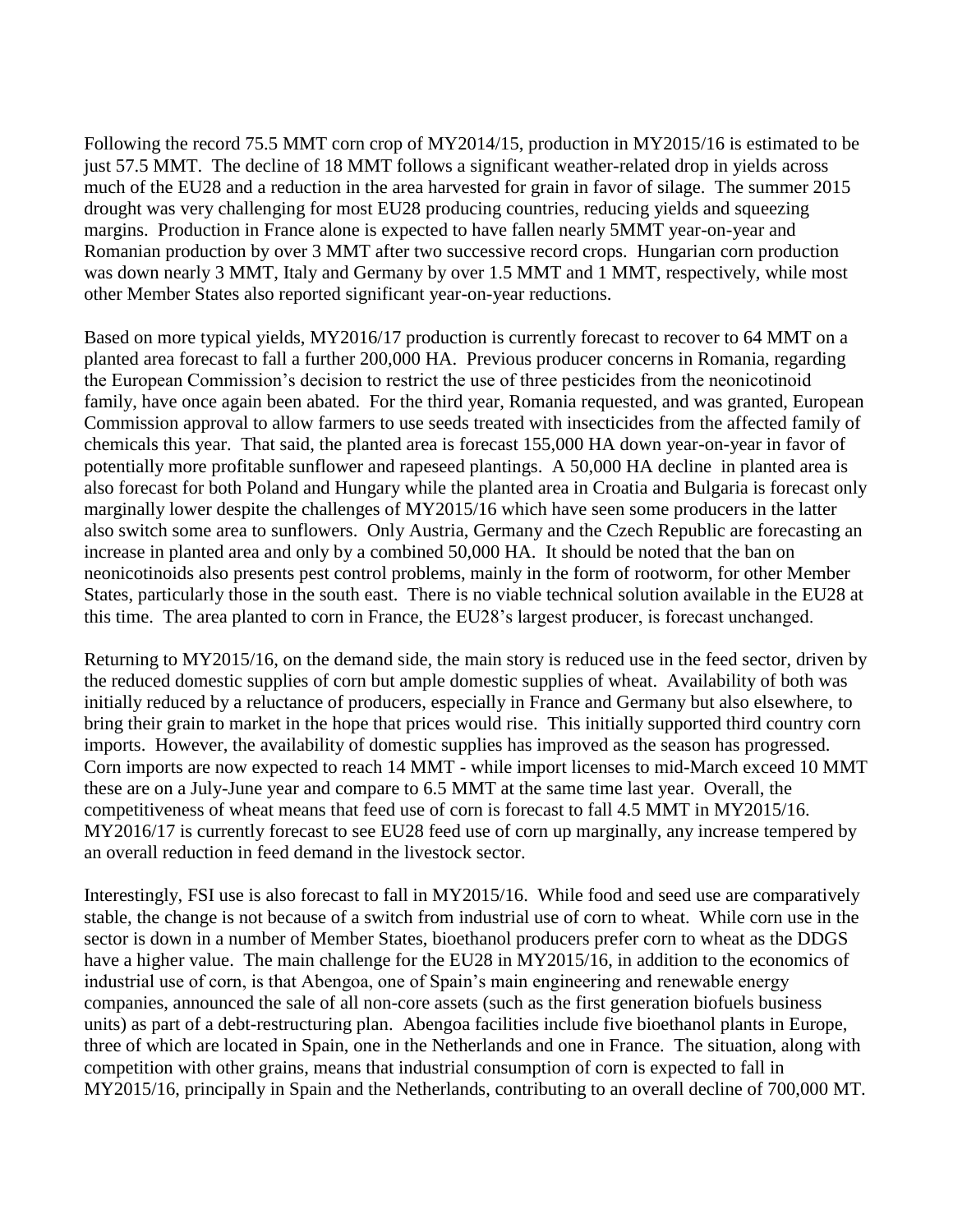On a more positive note, by the end of 2015, a 33 million Euro investment for more processing capacity was finished in Hungary at one of the largest bioethanol plants in the EU28. However, while capacity was increased, usage in the industrial sector in Hungary is expected to be unchanged in MY2015/16 and marginally up in MY2016/17. Usage is limited to 1.3 MMT by a blending mandate which has been extended through December 2018. MY2016/17 is expected to see corn use increase again in the biofuels sector.

Corn export licenses to mid-March total just over 1.1 MMT, again on a July-June year, and compare to 2.1 MMT at this time last year. EU28 exports in MY2015/16 are now expected to be 1.5 MMT. In the first three months of the season, of the 500,000 MT already exported, Romania accounted for nearly 370,000 MT of the total. Destinations included Turkey, Lebanon, Egypt and Israel. In line with the forecast increase in production, total EU28 corn exports are currently forecast to rise to 3 MMT in MY2016/17.

The tight supply situation in MY2015/16 is expected to see a 2.5 MMT drawdown in stocks and they are forecast to remain low in MY2016/17.

#### <span id="page-10-0"></span>**Barley**

| <b>Barley</b>             | 2014/2015            |          | 2015/2016            |          | 2016/2017            |                 |  |
|---------------------------|----------------------|----------|----------------------|----------|----------------------|-----------------|--|
| Market Begin Year         | <b>Jul 2014</b>      |          | May 2015             |          |                      | May 2016        |  |
| European Union            | <b>USDA Official</b> | New Post | <b>USDA Official</b> | New Post | <b>USDA Official</b> | <b>New Post</b> |  |
| Area Harvested            | 12394                | 12395    | 12327                | 12125    | $\Omega$             | 12350           |  |
| <b>Beginning Stocks</b>   | 5648                 | 5648     | 5649                 | 5957     | $\Omega$             | 7307            |  |
| Production                | 60460                | 60568    | 60962                | 61300    | $\Omega$             | 60400           |  |
| <b>MY</b> Imports         | 88                   | 88       | 300                  | 300      | $\Omega$             | 100             |  |
| <b>TY Imports</b>         | 268                  | 268      | 100                  | 100      | $\Omega$             | 100             |  |
| TY Imp. from U.S.         | $\Omega$             | $\Omega$ | $\Omega$             | $\Omega$ | $\Omega$             | $\Omega$        |  |
| <b>Total Supply</b>       | 66196                | 66304    | 66911                | 67557    | $\Omega$             | 67807           |  |
| <b>MY Exports</b>         | 9547                 | 9547     | 8600                 | 9500     | $\Omega$             | 8000            |  |
| TY Exports                | 10642                | 10642    | 9000                 | 9000     | $\Omega$             | 8000            |  |
| <b>Feed and Residual</b>  | 35500                | 35500    | 37500                | 35500    | $\Omega$             | 35500           |  |
| <b>FSI Consumption</b>    | 15500                | 15300    | 15600                | 15250    | $\Omega$             | 15200           |  |
| <b>Total Consumption</b>  | 51000                | 50800    | 53100                | 50750    | $\Omega$             | 50700           |  |
| <b>Ending Stocks</b>      | 5649                 | 5957     | 5211                 | 7307     | $\Omega$             | 9107            |  |
| <b>Total Distribution</b> | 66196                | 66304    | 66911                | 67557    | $\theta$             | 67807           |  |
|                           |                      |          |                      |          |                      |                 |  |
| $(1000$ HA), $(1000$ MT)  |                      |          |                      |          |                      |                 |  |

After a drop in MY2015/16, the total EU28 planted barley area in MY2016/17 is forecast to largely recover to the level seen in MY2014/15. The increased planted area in most Member States combined with a reduction in average yields, after the highs seen in MY2015/16, means the EU28 barley crop in MY2016/17 is currently forecast to decrease by 900,000 MT. Combined production in the three largest barley producers - France, Germany and the UK - is forecast to fall over 1.5 MMT despite an increase in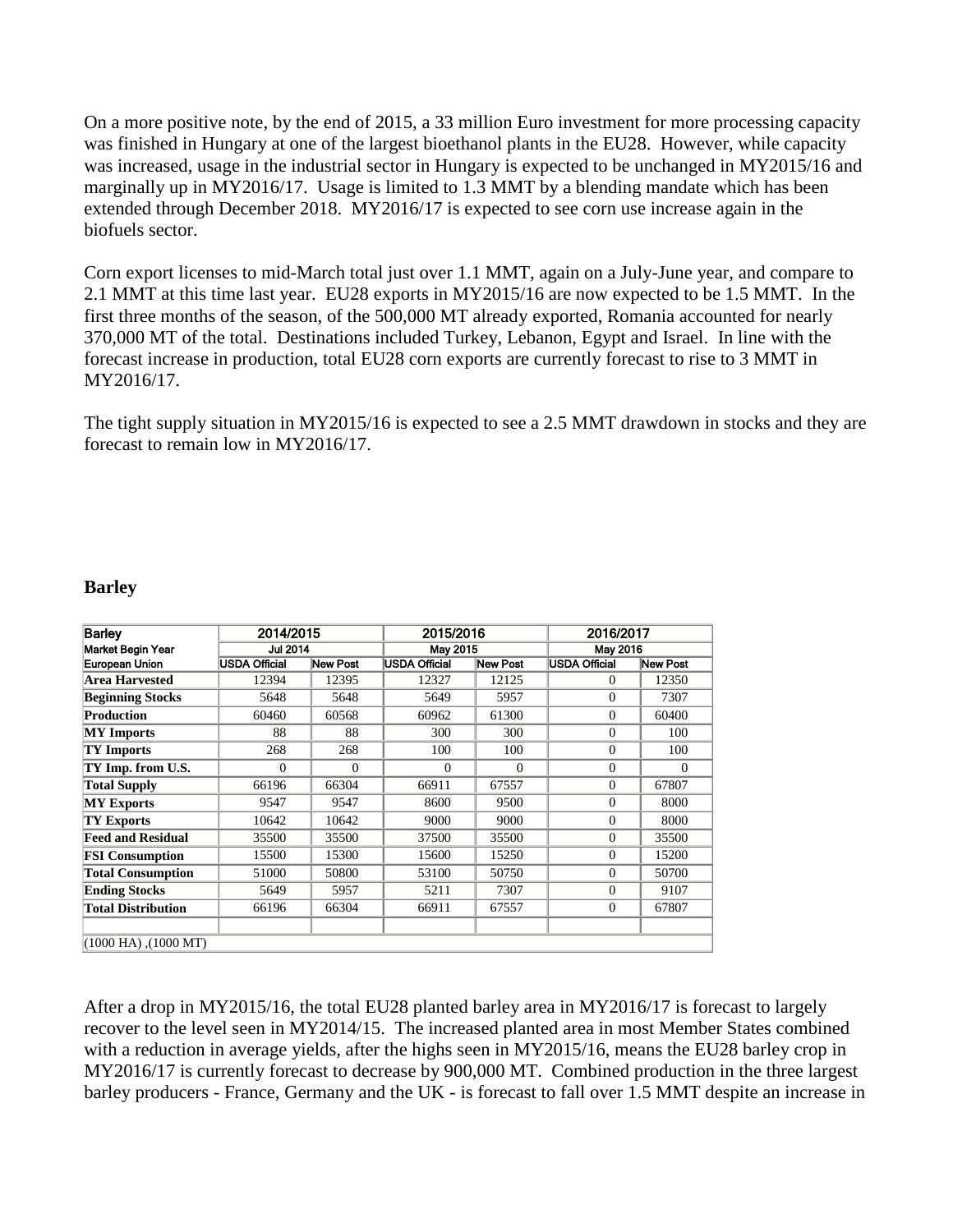their combined planted area, but the decline is offset by production increases in Austria, Poland, Romania and Spain. Indeed, production in Spain alone is forecast to increase by 650,000 MT. In contrast to most Member States, Spain experienced a lower yield in MY2014/15 and the increase in production in MY2015/16 is despite a small fall in area (itself due to lower prices), mandatory crop rotation introduced by greening and, to some extent, competition from new tree nut plantings. As previously indicated, conditions over the winter have been generally good but with a larger proportion of the EU28 barley crop being spring sown there are more unknowns at this time than for wheat. Generally, the prospects for the 2016 harvest are currently good.

In the current season, production is estimated at 61.3 MMT, marginally up on MY2014/15 which included large harvests in both France and Germany. Over 7.5 MMT of export licenses have been granted up to the middle of March and full season exports are currently forecast to reach 9.5 MMT – on a par with MY2014/15. Of the 5.8 MMT exported through end-December, some of which was exported using licenses obtained in MY2014/15, over 2.2 MMT has been to China with another 1.8 MMT to Saudi Arabia. The main exporters are France, Germany and Romania.

Total consumption of barley in MY2015/16 is expected to be little changed in terms of both feed and FSI usage. Ending stocks are therefore forecast up 1.3 MMT.

With exports in MY2016/17 currently forecast to reach 8 MMT, in the main to Saudi Arabia, and no change anticipated for FSI use, any downside to the outlook for this year's barley harvest will increase the focus on the feed number and ending stocks. At the current time, both are forecast unchanged but any supply tightness is likely to be reflected in lower ending stocks.

| Rye                       | 2014/2015            |              | 2015/2016            |          | 2016/2017            |          |  |
|---------------------------|----------------------|--------------|----------------------|----------|----------------------|----------|--|
| Market Begin Year         | <b>Jul 2014</b>      |              | May 2015             |          | May 2016             |          |  |
| European Union            | <b>USDA Official</b> | New Post     | <b>USDA Official</b> | New Post | <b>USDA Official</b> | New Post |  |
| Area Harvested            | 2114                 | 2108         | 2014                 | 1925     | 0                    | 2110     |  |
| <b>Beginning Stocks</b>   | 1204                 | 1204         | 1080                 | 1355     | $\overline{0}$       | 955      |  |
| Production                | 8858                 | 8833         | 7960                 | 7780     | $\overline{0}$       | 8025     |  |
| <b>MY</b> Imports         | 102                  | 102          | 70                   | 70       | $\overline{0}$       | 70       |  |
| <b>TY Imports</b>         | 96                   | 96           | 70                   | 70       | $\Omega$             | 70       |  |
| TY Imp. from U.S.         | $\overline{0}$       | $\mathbf{0}$ | $\theta$             | $\Omega$ | $\overline{0}$       | $\theta$ |  |
| <b>Total Supply</b>       | 10164                | 10139        | 9110                 | 9205     | $\Omega$             | 9050     |  |
| <b>MY Exports</b>         | 184                  | 184          | 150                  | 150      | $\Omega$             | 125      |  |
| <b>TY Exports</b>         | 167                  | 167          | 150                  | 150      | $\Omega$             | 125      |  |
| <b>Feed and Residual</b>  | 4500                 | 4500         | 3450                 | 4100     | $\Omega$             | 4000     |  |
| <b>FSI Consumption</b>    | 4400                 | 4100         | 4400                 | 4000     | $\Omega$             | 4150     |  |
| <b>Total Consumption</b>  | 8900                 | 8600         | 7850                 | 8100     | $\Omega$             | 8150     |  |
| <b>Ending Stocks</b>      | 1080                 | 1355         | 1110                 | 955      | $\Omega$             | 775      |  |
| <b>Total Distribution</b> | 10164                | 10139        | 9110                 | 9205     | $\overline{0}$       | 9050     |  |
|                           |                      |              |                      |          |                      |          |  |
| $(1000$ HA), $(1000$ MT)  |                      |              |                      |          |                      |          |  |

# <span id="page-11-0"></span>**Rye**

Rye is predominantly planted in less fertile sandy regions. The main producing and consuming countries for rye in the EU28 are Germany and Poland, which account for about three quarters of the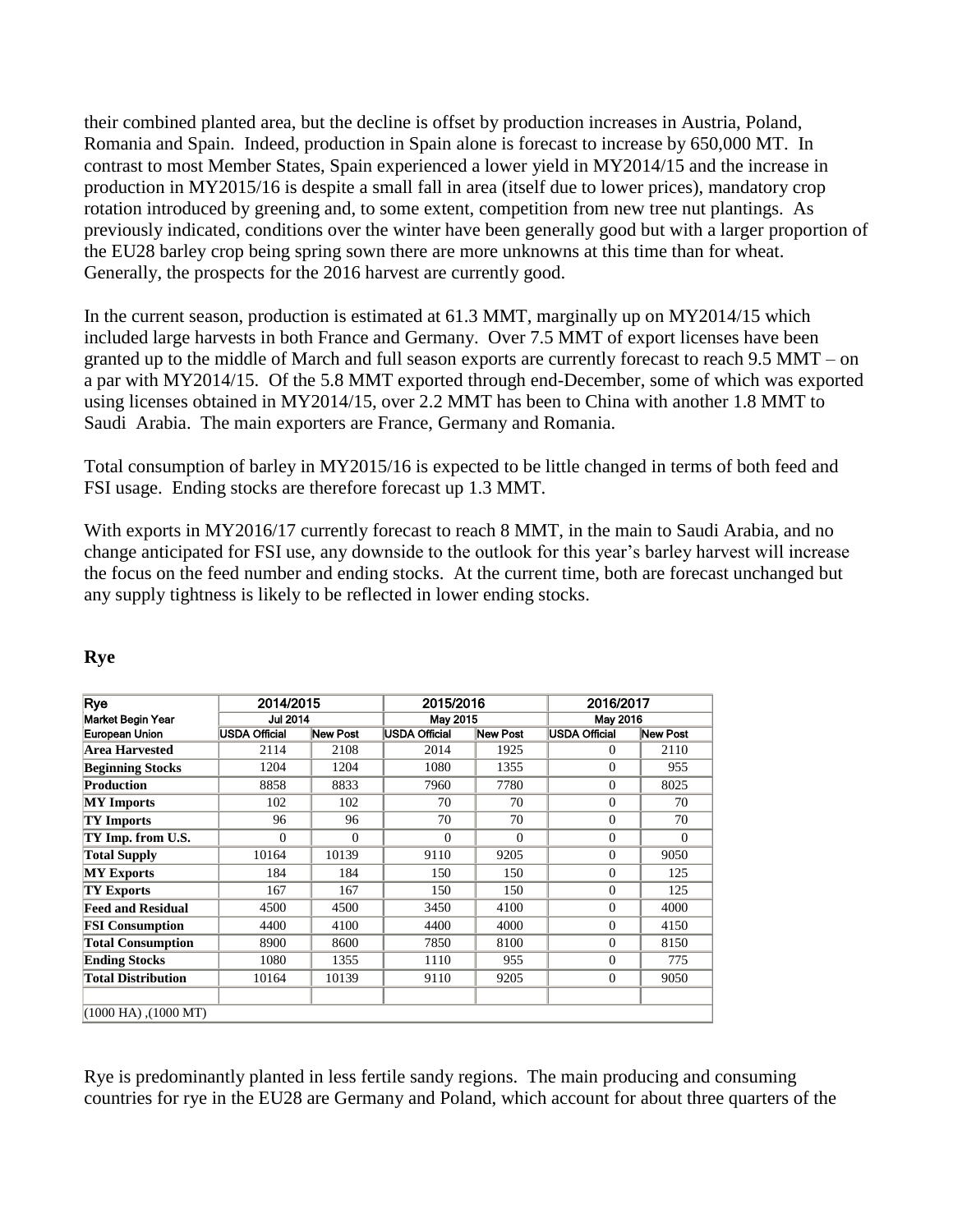total EU28 rye market. MY2015/16 was characterized by a significant reduction in the Polish planted area. As with the other grains, the current crop is reported to be progressing well but Germany has planted the lowest forecast rye area in ten years, meaning production in Germany alone is forecast to fall by 300,000 MT. Despite a 200,000 HA increase in planted area in Poland supporting total production, the EU28 average yield is forecast to fall, limiting the rise in production to just 250,000 MT in MY2016/17.

Around half of the rye production is used in animal feeds and MY2015/16 is expected to be no exception. With food use relatively steady, the tighter supplies in MY2015/16 is seeing a slight reduction in the volume of rye being converted into bio-ethanol and in the form of rye-whole-plant silage in biogas digesters. The slightly heavier balance in MY2016/17 is forecast to see this usage rise once more.

| Sorghum                   | 2014/2015       |                 | 2015/2016            |                |                      | 2016/2017       |  |  |
|---------------------------|-----------------|-----------------|----------------------|----------------|----------------------|-----------------|--|--|
| Market Begin Year         | <b>Jul 2014</b> |                 | May 2015             |                |                      | May 2016        |  |  |
| European Union            | USDA Official   | <b>New Post</b> | <b>USDA Official</b> | New Post       | <b>USDA Official</b> | <b>New Post</b> |  |  |
| Area Harvested            | 146             | 149             | 145                  | 141            | $\Omega$             | 138             |  |  |
| <b>Beginning Stocks</b>   | 18              | 18              | 20                   | 21             | $\Omega$             | 10              |  |  |
| Production                | 880             | 890             | 797                  | 775            | $\Omega$             | 780             |  |  |
| <b>MY</b> Imports         | 134             | 134             | 80                   | 150            | $\Omega$             | 150             |  |  |
| <b>TY Imports</b>         | 131             | 131             | 80                   | 150            | $\Omega$             | 150             |  |  |
| TY Imp. from U.S.         | $\overline{c}$  | $\overline{c}$  | $\Omega$             | $\Omega$       | $\Omega$             | $\Omega$        |  |  |
| <b>Total Supply</b>       | 1032            | 1042            | 897                  | 946            | $\Omega$             | 940             |  |  |
| <b>MY Exports</b>         | 17              | 17              | 5                    | 2              | $\Omega$             | $\overline{2}$  |  |  |
| <b>TY Exports</b>         |                 | 1               | $\mathfrak{D}$       | $\overline{2}$ | $\Omega$             | $\mathfrak{D}$  |  |  |
| <b>Feed and Residual</b>  | 975             | 980             | 860                  | 910            | $\Omega$             | 890             |  |  |
| <b>FSI</b> Consumption    | 20              | 24              | 20                   | 24             | $\Omega$             | 24              |  |  |
| <b>Total Consumption</b>  | 995             | 1004            | 880                  | 934            | $\Omega$             | 914             |  |  |
| <b>Ending Stocks</b>      | 20              | 21              | 12                   | 10             | $\Omega$             | 24              |  |  |
| <b>Total Distribution</b> | 1032            | 1042            | 897                  | 946            | $\overline{0}$       | 940             |  |  |
|                           |                 |                 |                      |                |                      |                 |  |  |
| $(1000$ HA), $(1000$ MT)  |                 |                 |                      |                |                      |                 |  |  |

## <span id="page-12-0"></span>**Sorghum**

MY2007/08 saw significant interest in the sorghum market when tight global supplies of feed grains saw EU28 importers - mainly in Spain, the Benelux and France – dramatically increase their purchases of mainly U.S. sorghum to nearly 6 MMT. This opened the market's eyes to the possibility of utilizing sorghum in the EU28 feed ration in years of tight feed grain supply and so has increased the possibility of future imports. With both MY2015/16 and MY2016/17 characterized by ample supplies of feed grains, it is not currently expected to see any such trade and import volumes are forecast to remain at a very low level.

<span id="page-12-1"></span>**Oats**

| <b>Oats</b> | $\sim$ $\sim$<br>ארי<br>. . | דו חמי<br>. |
|-------------|-----------------------------|-------------|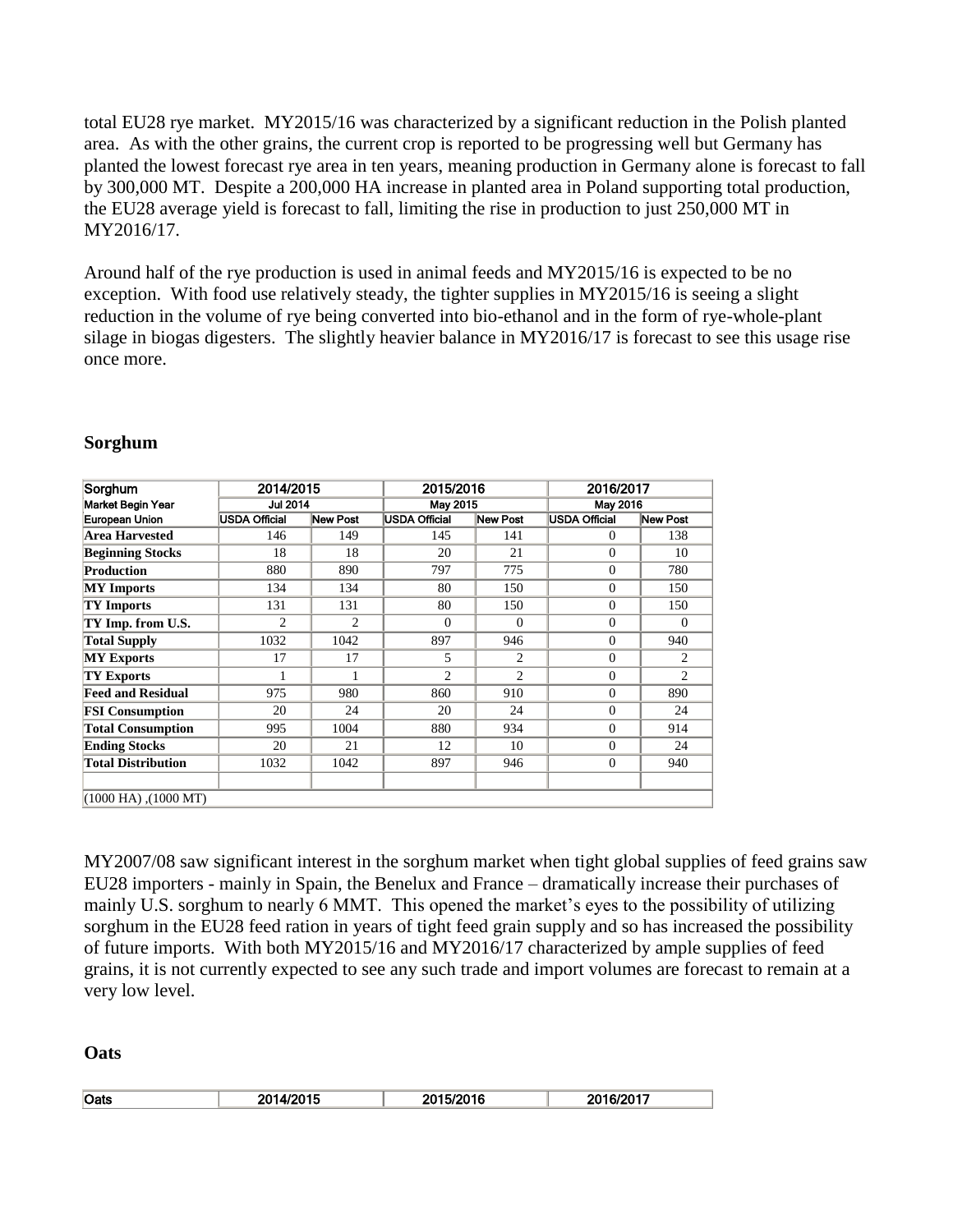| Market Begin Year         | <b>Jul 2014</b> |          | May 2015      |                 | May 2016      |            |
|---------------------------|-----------------|----------|---------------|-----------------|---------------|------------|
| European Union            | USDA Official   | New Post | USDA Official | <b>New Post</b> | USDA Official | New Post   |
| Area Harvested            | 2542            | 2511     | 2627          | 2525            | $\Omega$      | 2575       |
| <b>Beginning Stocks</b>   | 894             | 894      | 849           | 809             | $\Omega$      | 609        |
| Production                | 7845            | 7854     | 7640          | 7525            | $\Omega$      | 7900       |
| <b>MY</b> Imports         | 4               | 5        | 5             | 5               | $\Omega$      | 5          |
| <b>TY Imports</b>         | $\overline{4}$  | 4        | 5             | 5               | $\Omega$      | 5          |
| TY Imp. from U.S.         | $\Omega$        | $\Omega$ | $\Omega$      | $\Omega$        | $\Omega$      | $\Omega$   |
| <b>Total Supply</b>       | 8743            | 8753     | 8494          | 8339            | $\Omega$      | 8514       |
| <b>MY Exports</b>         | 219             | 219      | 230           | 230             | $\Omega$      | <b>200</b> |
| <b>TY Exports</b>         | 231             | 231      | 230           | 230             | $\Omega$      | <b>200</b> |
| <b>Feed and Residual</b>  | 6000            | 6050     | 6000          | 5800            | $\Omega$      | 5950       |
| <b>FSI Consumption</b>    | 1675            | 1675     | 1675          | 1700            | $\Omega$      | 1700       |
| <b>Total Consumption</b>  | 7675            | 7725     | 7675          | 7500            | $\Omega$      | 7650       |
| <b>Ending Stocks</b>      | 849             | 809      | 589           | 609             | $\Omega$      | 664        |
| <b>Total Distribution</b> | 8743            | 8753     | 8494          | 8339            | $\Omega$      | 8514       |
|                           |                 |          |               |                 |               |            |
| $(1000$ HA), $(1000$ MT)  |                 |          |               |                 |               |            |

The five main producers of oats in the EU28 are Poland, Finland, Sweden, Spain and the UK, traditionally accounting for around 60 percent of production. Oats can be planted late and seed is inexpensive and readily available. In MY2015/16, a reduced planted area in Finland was more than offset by a large increase in Spain, a consequence of the mandatory crop rotation introduced by greening. However, the latter is a lower yielding crop and some of the Finnish crop was unable to be harvested due to wet conditions. Combined, this exacerbated an already reduced average yield meaning oat production is expected to have fallen by over 300,000 MT in MY2015/16. Current expectations are for MY2016/17 to see a recovery in overall yields, a slight recovery in the Finnish planted area and a 400,000 MT increase in production. The increase in area is tempered by two relatively new CAP regulations - the rule to plant a minimum of three crops on each farm and the regulations regarding the ecological focus areas. Despite the long-term downward trend in oat production, the EU28 market remains underpinned by the organic industry which still has an interest in oats for crop rotation purposes and demand for food and feed use.

Trade in oats is traditionally almost exclusively intra-EU with a minor export volume to non-EU28 countries originating from Finland and Sweden. Third country destinations are mainly Switzerland and the United States, the latter mainly destined for horse feed, but this market has been more limited in MY2015/16 due to higher production in North America. In late 2015, Finnish exports to South Africa and Switzerland increased significantly. Total EU28 exports have the potential to rise in MY2016/17 as global production may reduce due to prices and Finland has the ability to sow additional acreage very late in the spring.

Total annual FSI use has stabilized in recent years. Within the total, usage for the production of bioethanol and biogas is forecast to remain steady at around 75,000 MT. The remaining production is fed to animals, a forecast 5.8 MMT in MY2015/16 which was supported by a slight decline in stocks. With stocks forecast unchanged in MY2016/17 and ample feed grain supplies expected, feed use is forecast to rise only marginally next season.

## <span id="page-13-0"></span>**Mixed Grain**

| <b>Mixed Grain</b>       | 2014/2015            |                 |                      | 2015/2016       |               | 2016/2017 |  |
|--------------------------|----------------------|-----------------|----------------------|-----------------|---------------|-----------|--|
| <b>Market Begin Year</b> | <b>Jul 2014</b>      |                 | May 2015             |                 | May 2016      |           |  |
| European Union           | <b>USDA Official</b> | <b>New Post</b> | <b>USDA Official</b> | <b>New Post</b> | USDA Official | New Post  |  |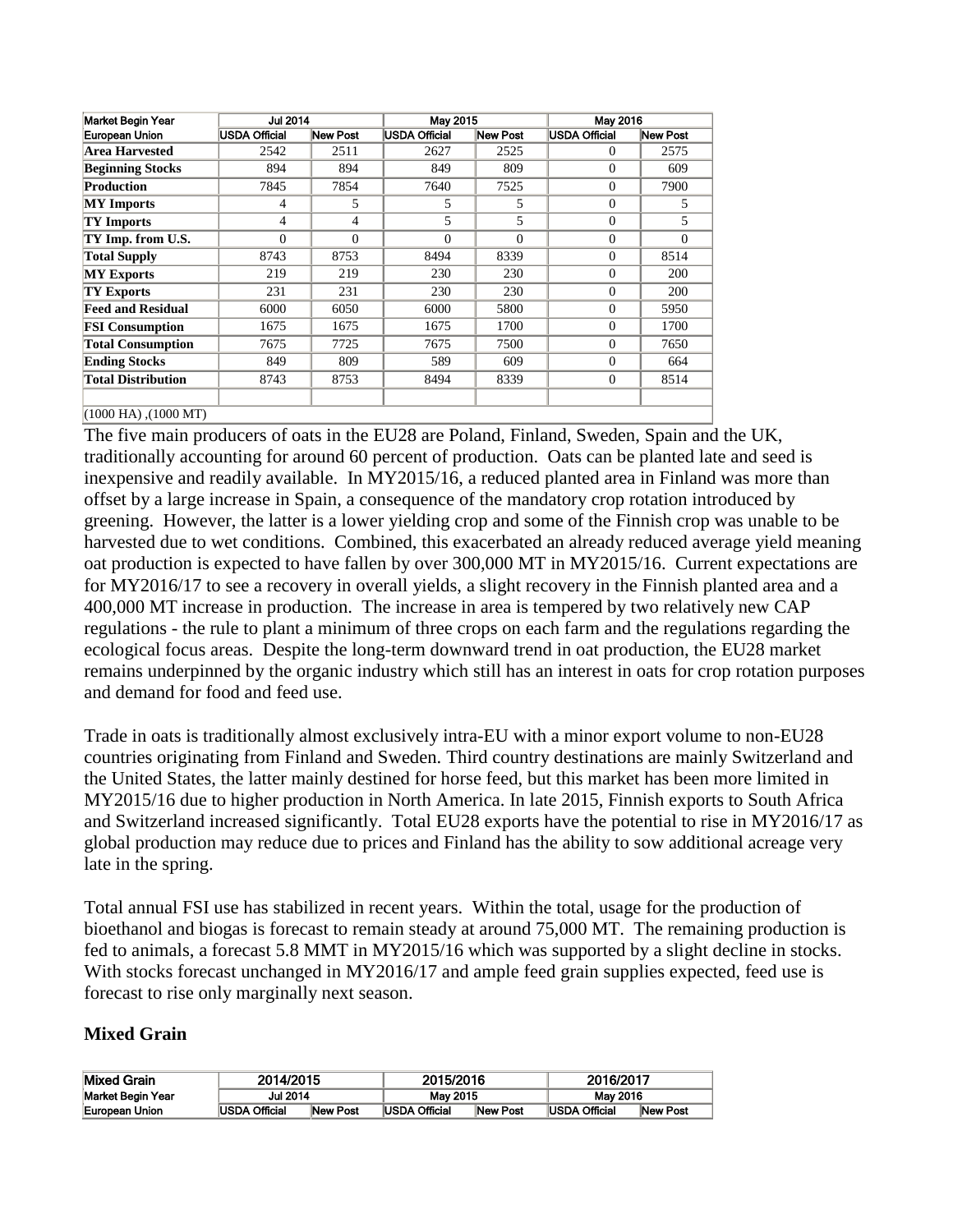| Area Harvested            | 4035     | 3997     | 4144     | 4090     | $\theta$       | 4120     |
|---------------------------|----------|----------|----------|----------|----------------|----------|
| <b>Beginning Stocks</b>   | 937      | 937      | 1045     | 1238     | $\Omega$       | 788      |
| <b>Production</b>         | 16808    | 16701    | 15869    | 15750    | $\Omega$       | 16000    |
| <b>MY</b> Imports         | $\Omega$ | $\Omega$ | $\Omega$ | $\Omega$ | $\Omega$       | $\Omega$ |
| <b>TY Imports</b>         | $\theta$ | $\Omega$ | $\theta$ | $\Omega$ | $\Omega$       | 0        |
| TY Imp. from U.S.         | $\theta$ | $\theta$ | $\Omega$ | $\Omega$ | $\Omega$       | $\Omega$ |
| <b>Total Supply</b>       | 17745    | 17638    | 16914    | 16988    | $\theta$       | 16788    |
| <b>MY Exports</b>         | $\Omega$ | $\Omega$ | 0        | $\Omega$ | $\overline{0}$ | 0        |
| <b>TY Exports</b>         | $\Omega$ | $\Omega$ | $\Omega$ | 0        | $\Omega$       | $\Omega$ |
| <b>Feed and Residual</b>  | 15000    | 14850    | 14300    | 14550    | $\Omega$       | 14350    |
| <b>FSI Consumption</b>    | 1700     | 1550     | 1700     | 1650     | $\overline{0}$ | 1625     |
| <b>Total Consumption</b>  | 16700    | 16400    | 16000    | 16200    | $\Omega$       | 15975    |
| <b>Ending Stocks</b>      | 1045     | 1238     | 914      | 788      | $\Omega$       | 813      |
| <b>Total Distribution</b> | 17745    | 17638    | 16914    | 16988    | $\overline{0}$ | 16788    |
|                           |          |          |          |          |                |          |
| $(1000$ HA), $(1000$ MT)  |          |          |          |          |                |          |

Mixed grain numbers include triticale and the threshed, dry seeds of wheat, barley, corn, oats, rye and sorghum grown and harvested in the same field. The main producing countries are Poland, Germany and France, together accounting for around 80 percent of the production.

In Poland, within the mixed grain total, plantings of triticale have been rising faster than plantings of other mixed grains have been falling. As such, the total planted area in Poland rose in MY2015/16 but is forecast unchanged in MY2016/17. Low yields in MY2015/16 saw Polish production fall sharply but a partial recovery is currently forecast in MY2016/17. Only a very small percentage of the Polish mixed grain crop is used in the bioethanol sector, with the vast majority used for on-farm feed.

The French planted area remains in long term decline, again the majority being used as feed. While the planted area is also in decline in Germany and year-on-year production is falling, demand for mixed grain as a bioethanol feedstock remains static.

With overall EU28 mixed grain production down sharply, by almost 1 MMT, in MY2015/16 due to the fall in yield, it is to be expected that some recovery in production will be seen in MY2016/17, supported by the overall increase in planted area. That said, the increasing proportion of lower yielding grains will limit the production increase which is currently forecast to be just 250,000 MT. Indeed, with MY2015/16 supplies buoyed by large beginning stocks, MY2016/17 is currently forecast to see little change to feed use and stocks, as well as the aforementioned industrial use in Germany.

#### <span id="page-14-0"></span>**Rice**

| Rice, Milled             | 2014/2015     |          | 2015/2016     |          |               | 2016/2017 |  |
|--------------------------|---------------|----------|---------------|----------|---------------|-----------|--|
| Market Begin Year        | Sep 2014      |          | Sep 2015      |          | Sep 2016      |           |  |
| European Union           | USDA Official | New Post | USDA Official | New Post | USDA Official | New Post  |  |
| Area Harvested           | 426           | 430      | 431           | 430      |               | 430       |  |
| <b>Beginning Stocks</b>  | 1163          | 1163     | 1231          | 1190     | 0             | 1215      |  |
| <b>Milled Production</b> | 1902          | 1963     | 2005          | 2055     | 0             | 2026      |  |
| <b>Rough Production</b>  | 2739          | 2863     | 2900          | 3003     | 0             | 2958      |  |
| Milling Rate (.9999)     | 6944          | 6856     | 6914          | 6843     | 0             | 6849      |  |
| <b>MY</b> Imports        | 1703          | 1712     | 1500          | 1650     | 0             | 1650      |  |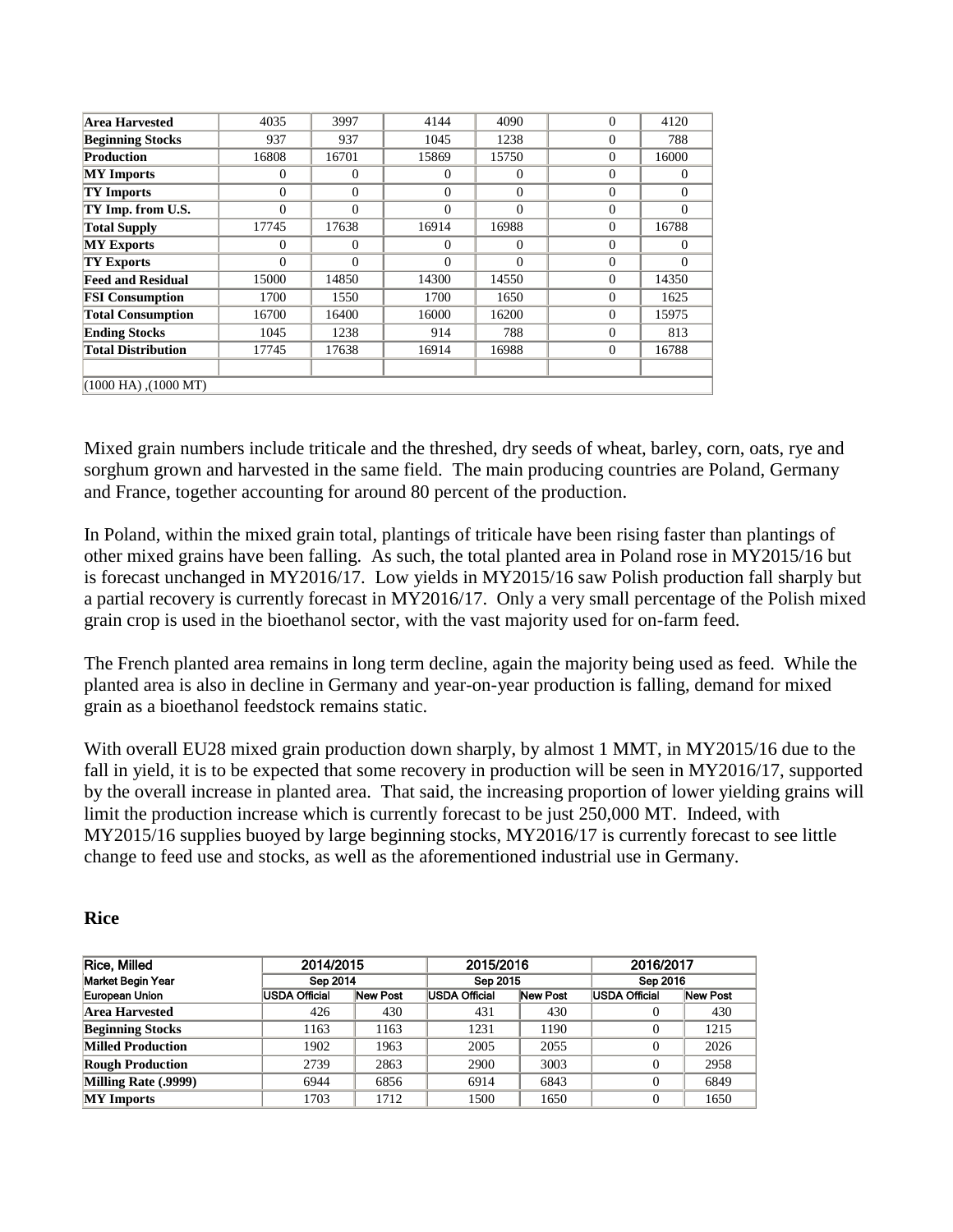| <b>TY Imports</b>               | 1750 | 1785 | 1500 | 1500 |          | 1650 |  |
|---------------------------------|------|------|------|------|----------|------|--|
| TY Imp. from U.S.               | 53   | 46   |      |      | 0        |      |  |
| <b>Total Supply</b>             | 4768 | 4838 | 4736 | 4895 | $\theta$ | 4891 |  |
| <b>MY Exports</b>               | 272  | 273  | 280  | 280  | 0        | 280  |  |
| <b>TY Exports</b>               | 250  | 250  | 270  | 270  | $\Omega$ | 280  |  |
| <b>Consumption and Residual</b> | 3265 | 3375 | 3280 | 3400 | 0        | 3425 |  |
| <b>Ending Stocks</b>            | 1231 | 1190 | 1176 | 1215 | 0        | 1186 |  |
| <b>Total Distribution</b>       | 4768 | 4838 | 4736 | 4895 | $\Omega$ | 4891 |  |
|                                 |      |      |      |      |          |      |  |
| $(1000$ HA), $(1000$ MT)        |      |      |      |      |          |      |  |

Italy is by far the largest rice producer in the EU28. Rice cultivation is mostly located in the north where water is relatively abundant and the rice crop can be raised in flooded fields. Approximately 70 per cent of rice varieties grown in Italy are Indica (i.e. Ariete, Drago, Arborio, Baldo, S.Andrea, and Carnaroli), while the remainder are Japonica ones. Except for rough (unmilled) rice exports and domestic seed sales, virtually all the Italian rice is marketed as a whole-kernel milled product.

Italy's MY 2015/16 paddy rice production is forecast up 7.5 percent at 1.5 MMT, in part due to an increased planted area but also improved yields. Within this total, Long-A, Long-B, and Round paddy production are expected to be about 820,000 MT, 250,000 MT, and 400,000 MTT, respectively. The Long Grain Indica planted area is in decline due to increasing competition from rice imports from Cambodia, Myanmar, Guyana, and Surinam which enjoy duty-free market access under 'Everything But Arms' (EBA) agreements. However, this decline is likely to be offset by the increased area forecasted for the Long Grain Japonica variety. The total Italian rice planted area is forecast marginally up in MY2015/16 as is production.

The second largest rice producer in the EU28 is Spain but the planted area is in long term decline. While rice production has remained fairly stable in traditional growing areas as there are no viable alternatives, it has continuously declined in non-traditional growing areas. This is in part due to difficult crop management, largely a result of a lack of crop specific authorized treatments, but also low market prices and high input costs. Rice also has a high irrigation need and some additional area reduction is forecast for MY2016/17 as reduced reservoir supplies encourage farmers to switch from rice to less water demanding crops. The main alternatives to rice are corn or tomatoes for processing. In some areas, a switch to high quality wheat is also another option.

## <span id="page-15-0"></span>**Policy**

## <span id="page-15-1"></span>**EU Import Policy**

The EU limits the entry of lower priced grains from non-EU countries through a system of import duties and quotas.

Under the WTO Uruguay Round Agreement, all import quotas and variable levies applied to EU imports of grains and processed cereals were fixed or 'tariffied' and subsequently reduced by 36 percent over the six year period of July 1, 1995 to June 30, 2001. However, under the Blair House Accord concluded between the United States and the EU in 1993, it was agreed that the difference between the grains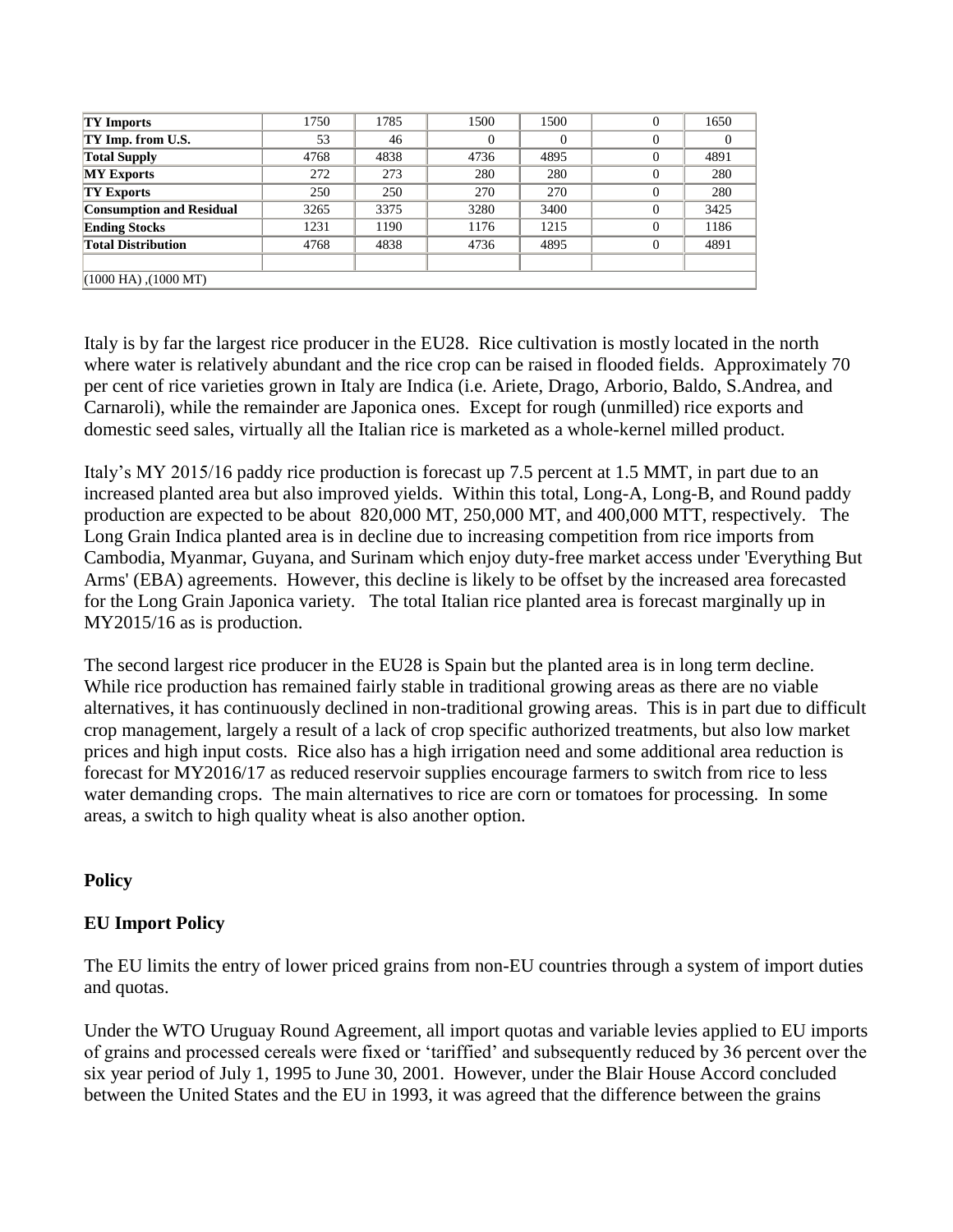import price (cost insurance freight [cif] duty paid in Rotterdam) and the EU's intervention price could not be greater than 55 percent. The EU then developed a system where duties were set on the basis of separate reference prices for six grain types, and applied to imports of high quality wheat, durum wheat (high quality), durum wheat (medium quality), maize (corn), flint maize, rye and sorghum. All duties are at zero levels. More specifically, the resulting duty has been set at Euro zero/Metric Ton (MT) for durum wheat and high quality wheat since the July 1, 2010 (beginning of the 2010/11marketing year.) The duty for corn has been set at Euro zero/MT since August 17, 2010 and the duty for sorghum and rye at Euro zero/MT since October 19, 2010.

Import licenses are valid for the current month plus two.

|  | Reference grains for calculating import duties |  |  |  |
|--|------------------------------------------------|--|--|--|
|  |                                                |  |  |  |

| Reference variety                                      | Reference market                           |                       |  |  |
|--------------------------------------------------------|--------------------------------------------|-----------------------|--|--|
| High quality wheat                                     | U.S. hard red spring No. 2                 | <b>Minneapolis</b>    |  |  |
| U.S. hard red spring No. 2<br>(high)<br>wheat<br>Durum |                                            | Minneapolis           |  |  |
| quality)                                               |                                            |                       |  |  |
| Durum wheat (medium                                    | U.S. hard red spring No. 2                 | <i>Minneapolis</i>    |  |  |
| quality)                                               |                                            |                       |  |  |
| Maize (corn)                                           | U.S. yellow corn No. 3                     | Mercantile<br>Chicago |  |  |
|                                                        |                                            | Exchange              |  |  |
| Flint maize                                            | U.S. yellow corn No. 3                     | Chicago<br>Mercantile |  |  |
|                                                        |                                            | Exchange              |  |  |
| Other feed grains (rye,                                | U.S. yellow corn No. 3                     | Chicago<br>Mercantile |  |  |
| sorghum)                                               | Commission Implementing Regulation (EU) No | Exchange              |  |  |
|                                                        | 643/2011, July 1, 2011)                    |                       |  |  |

*Theoretical example illustrating method of calculating EU import duties*

| (Euro/<br>MT)                                                               | Representative<br>world<br>standard | EU<br>Reference<br>price | World<br>price | <b>FOB</b><br>premium | Freight | Representative<br>world price | EU<br>duty     |  |
|-----------------------------------------------------------------------------|-------------------------------------|--------------------------|----------------|-----------------------|---------|-------------------------------|----------------|--|
|                                                                             |                                     | (a)                      | (b)            | (c)                   | (d)     | $(e) =$<br>$(b)+(c)+(d)$      | $(a)$ -<br>(e) |  |
| Maize<br>(corn)                                                             | Chicago<br>yellow<br>corn<br>No. 3  | 157.03                   | 68.46          | 16.20                 | 15.56   | 100.22                        | 56.81          |  |
| Notes:<br>Reference price = EU intervention price is 1.55 times Euro 101.31 |                                     |                          |                |                       |         |                               |                |  |

In January 2003, the EU discontinued this system for low and medium quality wheat and barley and introduced a system of quotas to protect EU producers from lower priced Black Sea imports, the duty for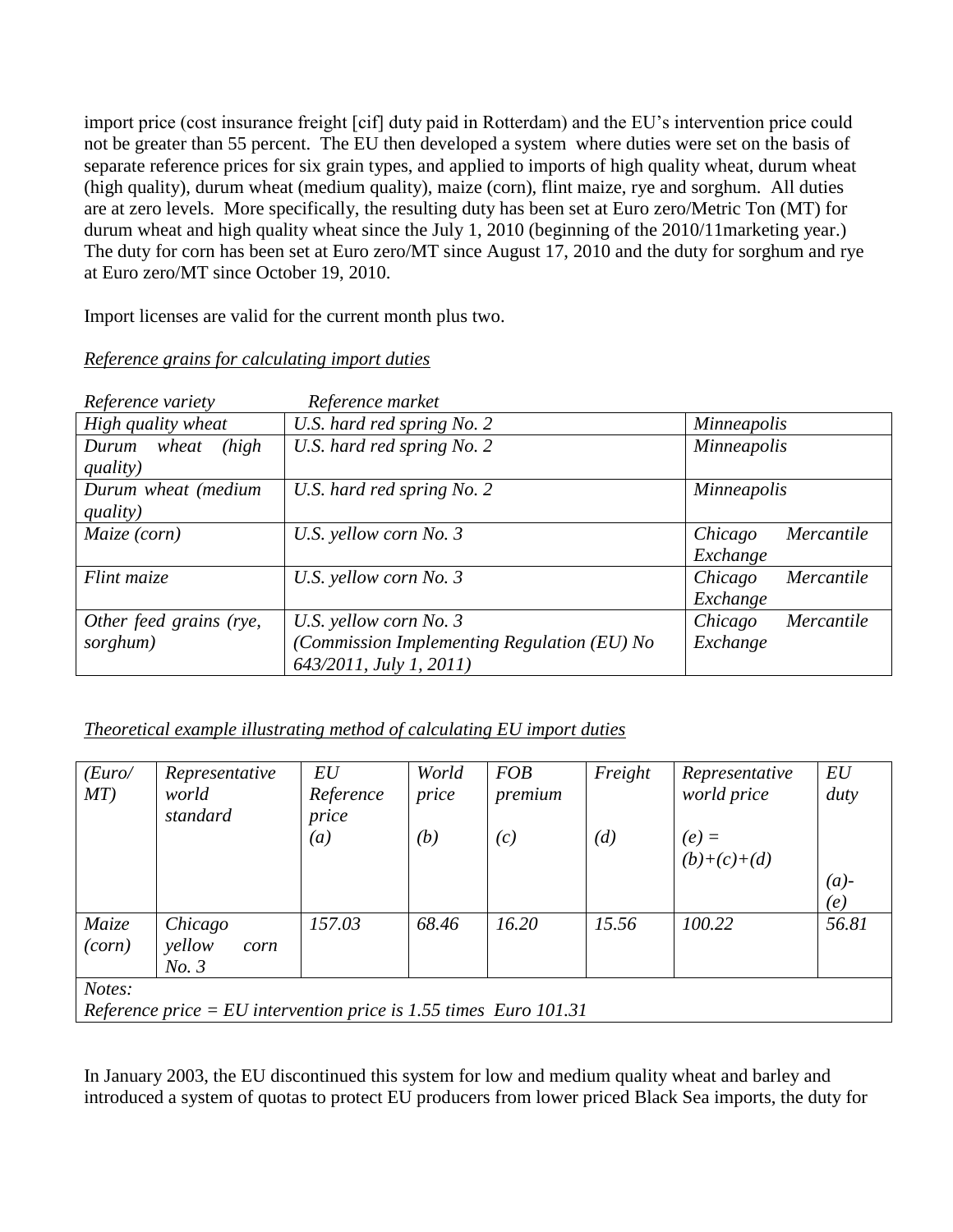which had been calculated on the basis of higher U.S. prices As such, imports entered the EU at very competitive rates.

More specifically, for medium and low quality wheat, a maximum annual tariff rate quota (TRQ) of 3,112,030 MT was opened in 2003 for medium and low quality wheat. A country specific quota of 572,000 MT was allocated for imports originating in the United States and 38,853 MT for those originating in Canada. The remaining 2.378 million MT is split into four equal tranches of 594,000 MT each on a quarterly basis, and is open to other non-EU countries on a first come first served basis. All of these TRQs remain operational today.

In addition to these TRQs, from January 1, 2012, there has been a new *ergo omnes* (open to all) quota consisting of one tranche of 122,790 MT for medium and low quality wheat. This has been opened to take account of market loss arising from the accession of Bulgaria and Romania to the EU in 2007*.* The duty for imports under the quota is set at Euro 12/MT, while imports outside the quota are subject to a duty of Euro 95/MT.

For barley, the quota of 50,890 MT applies to malting barley at a duty of Euro 8/MT and a separate quota of 307,105 MT applies for other types of barley at Euro 16/MT. Barley outside the quota faces duties of Euro 93/MT.

The European Commission's Cereals Management Committee which met in November 2012 voted to suspend import duties on low and medium quality soft wheat and feed barley imported into the EU from January 2013 until the end of June 2013. The move was aimed at easing the pressure on the EU market, especially for animal feed. The suspension relates to existing tariff rate quotas, where preferential tariffs of Euro 12/MT and Euro 16/MT respectively were reduced to zero for the volumes permitted under the quota.

In addition, the Commission introduced an autonomous tariff measure (ATM) introducing zero import duty for 950,000 MT of wheat, 400,000 MT of corn and 250,000 MT of barley from Ukraine to apply from the end of April until October 31, 2014. This measure was prolonged to apply from January 1, 2015 until the end of December 2015, and has been a TRQ since January 1, 2016, [\(Commission](http://eur-lex.europa.eu/legal-content/EN/TXT/PDF/?uri=CELEX:32015R2081&qid=1458041572614&from=EN)  [Implementing Regulation \(EU\) 2015/2081](http://eur-lex.europa.eu/legal-content/EN/TXT/PDF/?uri=CELEX:32015R2081&qid=1458041572614&from=EN) of November 18, 2015 additionally providing for an annual increase in the quantity of corn subject to zero import duty from 400,000 MT from January 1, 2016 to 650,000 MT from 2021).

## <span id="page-17-0"></span>**Reductions for Maize (Corn) and Sorghum – "Abatimento"**

The accession of Spain and Portugal to the EU resulted in the application of common EU tariff barriers to Spanish and Portuguese imports and the loss of competitiveness for imports from non-EU countries. An agreement between the EU and the United States allows for the import of a fixed quantity of non-EU corn and sorghum at a preferential import duty as compensation for the loss of the Spanish market. The current agreement applies to 2 million MT of corn and 0.3 million MT of sorghum.

The EU also operates a reduced tariff import quota of 500,000 MT of corn into Portugal (maximum tariff of Euro 50 per MT). Amounts are reduced by any quantity of grain substitutes (e.g. starch residues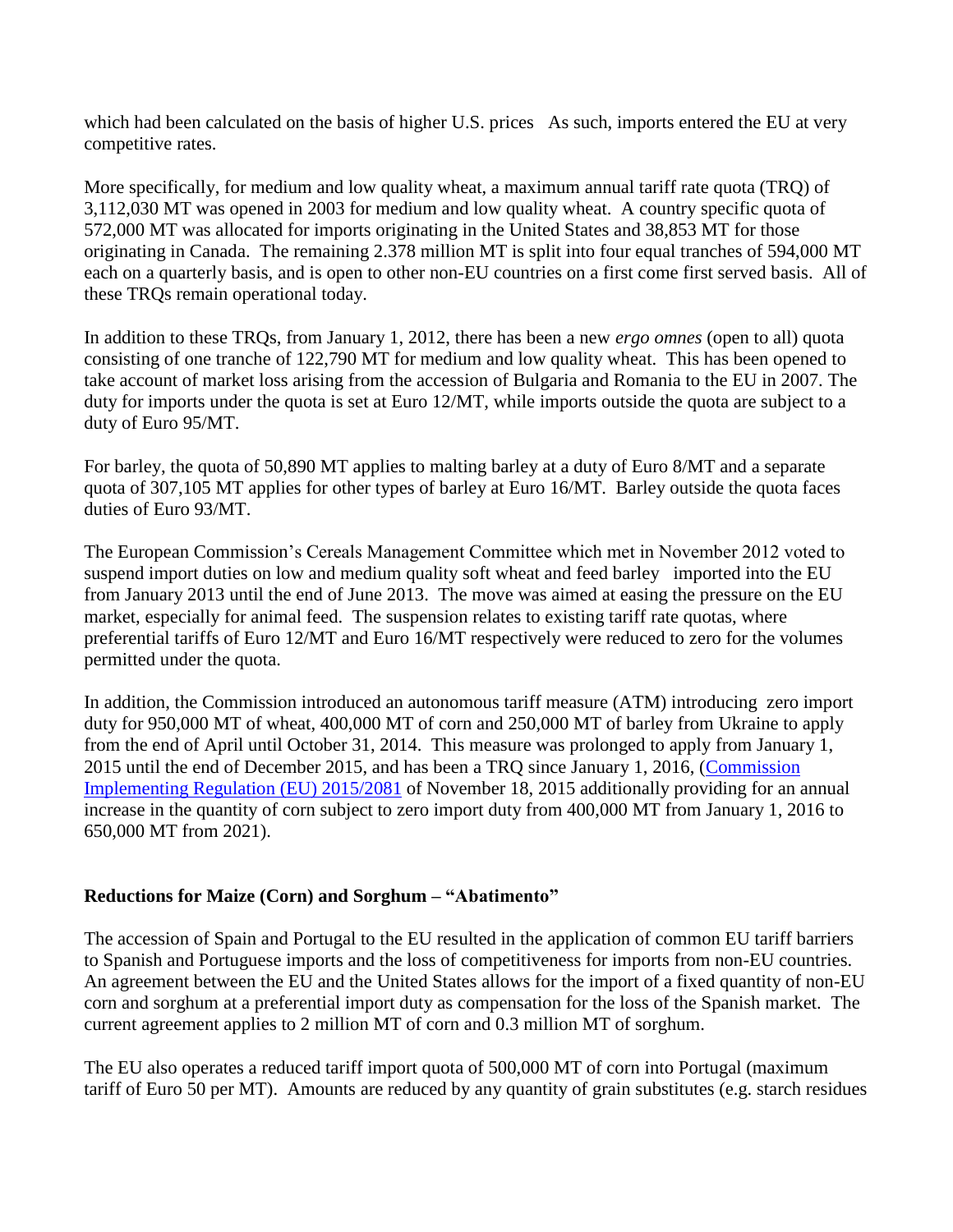and citrus pulp) imported in the same year. Flint maize is not permitted to be included within the concession.

Following the 2004 enlargement of the EU and a subsequent agreement between the EU and the United States, the EU opened an additional annual duty-free tariff quota of 277,988 MT of imports of corn from non-EU countries. The quota has been open since July 2006.

## <span id="page-18-0"></span>**EU Export Policy**

The EU's ability to grant export subsidies, especially on wheat, became limited by WTO export subsidy limit commitments with the implementation of the WTO Uruguay Round Agreement on Agriculture.

As a part of that Agreement, GATT signatories committed to reduce the level of budgetary expenditure on export subsidies by 36 percent and the volume of subsidized exports by 21 percent over the six year period between July 1, 1995 and June 30, 2001. At the WTO Ministerial meeting in Hong Kong in December 2005, it was agreed that all forms of agricultural export subsidy should be phased out by the end of 2013, with a substantial part already realized by 2010. The WTO Nairobi Agreement provides that developed WTO Members must eliminate their remaining scheduled export subsidy entitlements from the date of adoption of the Ministerial Decision.

Within these constraints, the European Commission may fix refunds which enable EU exporters to compete on the lower priced world market. These may also to be fixed by tender. No export refunds have been granted on grains since September 2006 and grain-based processed products since 2007.

Export licenses are mostly valid for 60 days, with some applying to more specialized items being valid for the current month plus four – see Commission Regulations (EC) Nos [1129/2007](http://eur-lex.europa.eu/legal-content/EN/TXT/PDF/?uri=CELEX:32007R1129&rid=1) and [1555/2007.](http://eur-lex.europa.eu/legal-content/EN/TXT/PDF/?uri=CELEX:32007R1555&rid=1)

Worthy of note is the Commission's recent proposal to abolish import and export licenses for trade excluding that subject to TRQs within the framework of "simplification". Trade impacted by the proposal would be monitored by DG TAXUD's (Taxation and Customs Union) "surveillance" system using the Single Administrative Document. Trade data may be expected to be more accurate under the proposed system as trade actually undertaken would be recorded as opposed to intended trade. A degree of market management would, in theory at least, be lost however. The proposal has yet to be discussed at Council and European Parliament level. If the co-legislators were to vote favorably, the new system could apply form the 2016/17 marketing year (beginning from July 1, 2016).

#### <span id="page-18-1"></span>**Intervention Mechanism**

EU legislation allows the EU to intervene in markets by purchasing grains from farmers and traders at an intervention price of Euro 101.31/MT, which reflects the delivered to store price at which EU purchases are made. Selling into intervention is aimed to be the market of last resort for farmers and traders. Intervention purchases may be made between November 1 and May 31 for common wheat, barley, corn, sorghum and durum wheat. Grain held in intervention stores is disposed of mainly through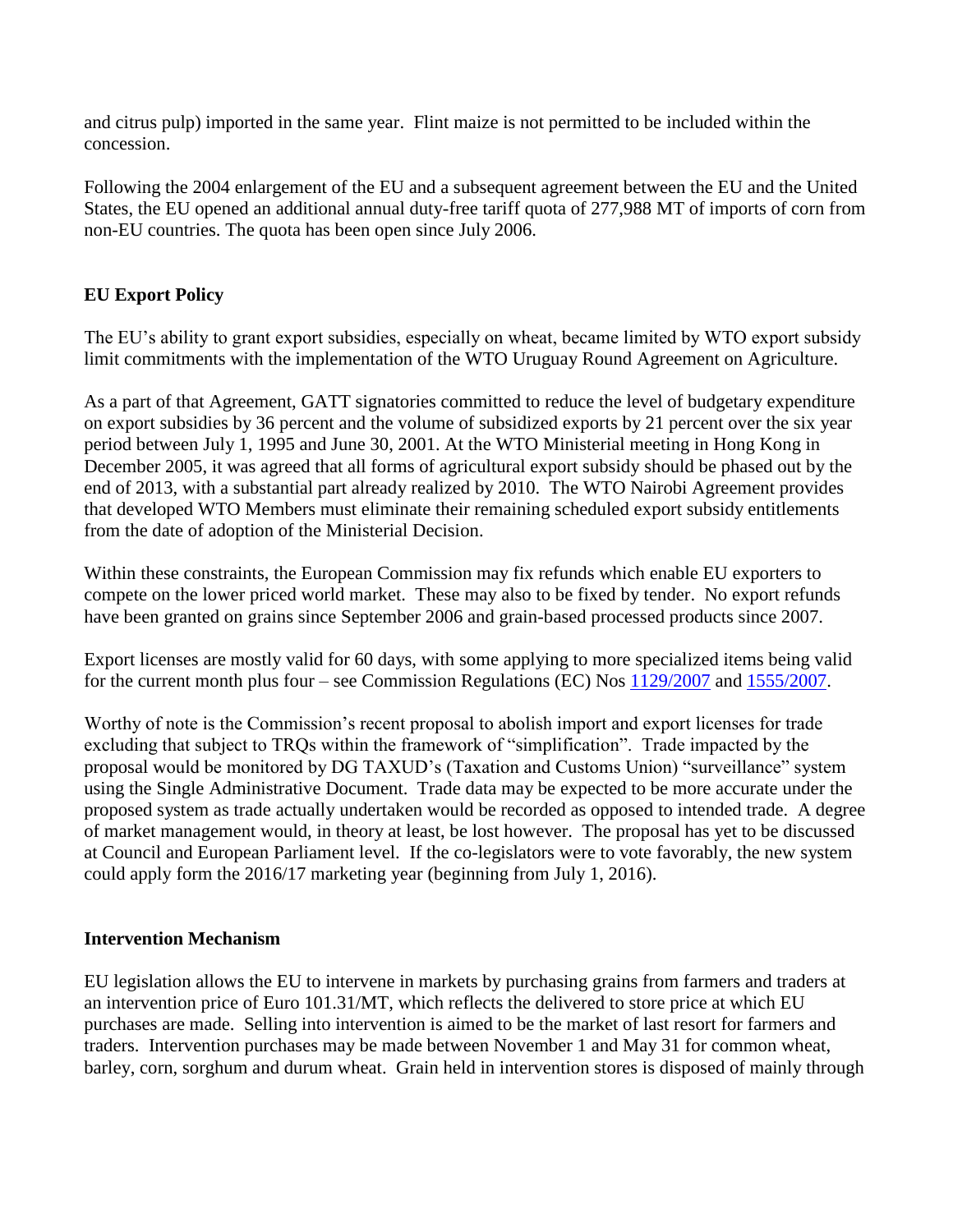sale by tender onto the domestic market or for export, although a proportion is released for the most deprived people in the EU.

The intervention arrangement was abolished for rye starting from marketing year 2004/05 (MY – July 1 to June 30 for all grains and grains products). Guaranteed intervention quantities were reduced to zero MT for corn from MY 2009/10, durum wheat from MY 2009/10, barley from 2010/11 and rice from MY 2009/10. By reducing the guaranteed intervention quantity to zero, the EU maintains the right to reintroduce intervention if market conditions are considered to be appropriate. A guaranteed intervention quantity of three million MT at the intervention price has applied to soft wheat since MY 2010/11. When that quantity has been reached, intervention is made through tenders or bids. In the absence of guaranteed intervention quantities, tendering procedures were introduced for barley, corn and sorghum starting from MY 2010/11.

## <span id="page-19-0"></span>**Special Support Measures**

EU legislation allows for special measures in addition to intervention to be taken to support the market for grains in time of crisis. These measures would take place on an *ad hoc* basis and be proposed by the European Commission and decided by the Member States at the Management Committee.

## <span id="page-19-1"></span>**Biotechnology**

## <span id="page-19-2"></span>**Authorization of GE 1507 corn for cultivation**

On September 26, 2013, the European Court of Justice (ECJ) found that the European Commission had failed to forward an application for GE 1507 corn cultivation, submitted by Pioneer Hi-Bred in 2001, in a timely manner. After not being able to reach an agreement in 2009 at the Commission's 2001/18 Standing Committee, the Commission failed to put the matter to vote in Council "without delay. "

The ECJ also criticized the Commission for unnecessarily resubmitting the Pioneer application to the European Food Safety Authority (EFSA) seven times. On March 3, 2014, the application was put to the General Affairs Council which gave no opinion. As pre-Lisbon rules apply in this case, the Commission is obliged to adopt the proposal. To date, the Commission has not adopted its proposal.

## <span id="page-19-3"></span>**Member States allowed to "opt out" of cultivating approved biotech crops**

The Commission has asserted that the approval of another biotech crop for cultivation necessitates the introduction of a system for Member States (MS) to opt out of cultivating approved biotech crops for non-scientific reasons. EU legislation governing plant biotechnology currently allows MS to ban the cultivation of biotech crops in their territories if new scientific evidence suggests that such cultivation could be harmful to the environment, or human or animal health. Since many MS have historically used spurious science to invoke this "safeguard clause," in 2010 the Commission proposed an amendment to the legislation that would allow MS to "opt out" of cultivating approved biotech crops for non-scientific reasons. This proposal failed to achieve a consensus at Council. In March 2014, the Greek Presidency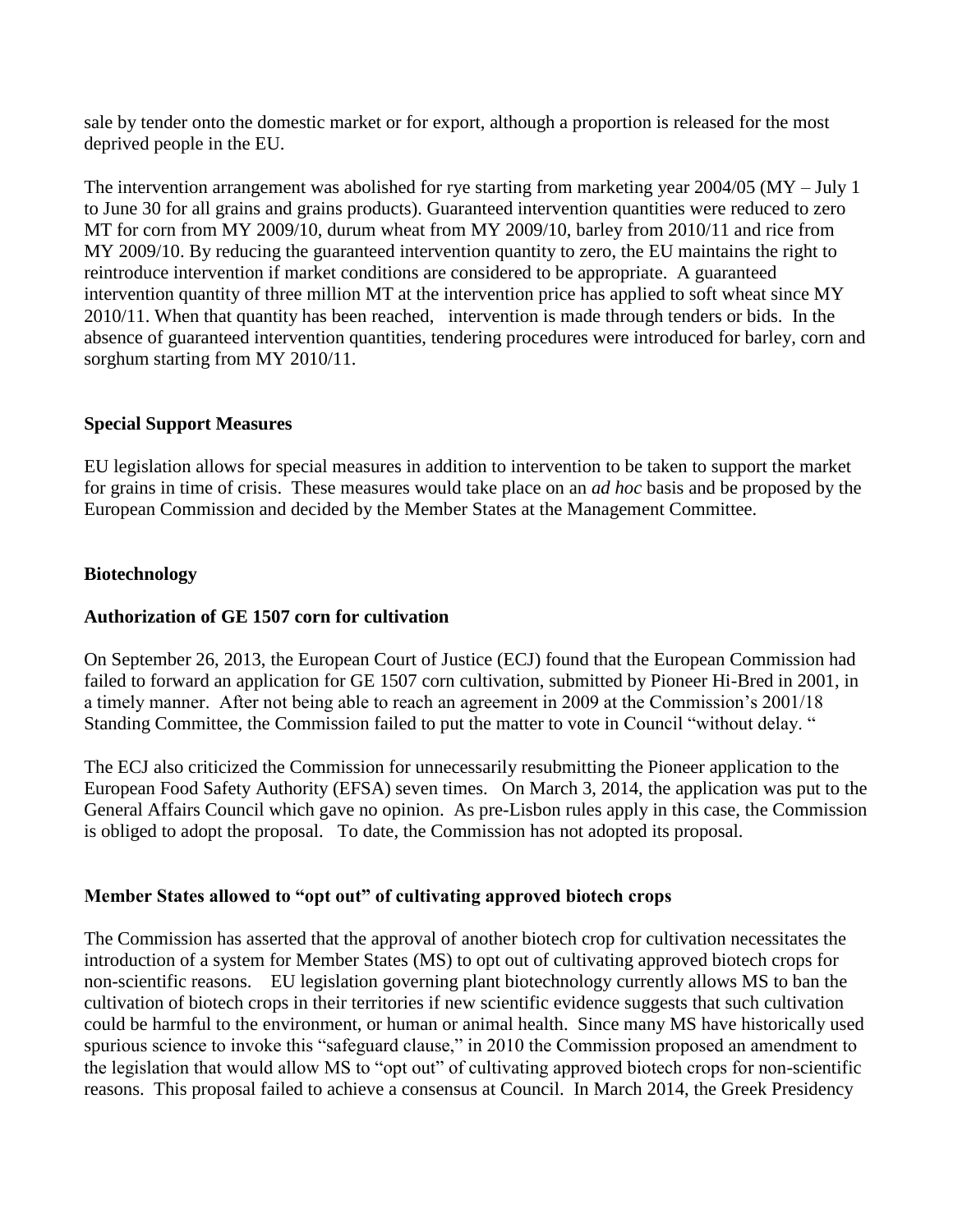of the Council tabled a compromise proposal which includes elements that both pro- and anti-biotech Member States could accept. The proposal was agreed by the Parliament and Council in January 2015 and entered into force in Spring 2015.

Only one biotech product, MON 810 corn, has been approved for cultivation in the EU by the Commission.

# <span id="page-20-0"></span>**Cultivation of MON 810 corn**

Monsanto's MON 810 received its original approval for cultivation in the EU in 1998, and is currently undergoing the approval renewal process. Since 2007, the area sown with MON 810 in the EU has remained fairly stable at between 89,000 hectares and 129,000 hectares, the most significant increase taking place in Spain in 2011 and 2012. International Service for the Acquisition of Agri-biotech Applications (ISAAA) data shows that MON 810 is largely grown in Spain, Portugal, the Czech Republic, Portugal, Poland, Slovakia and Romania.

|                   | 2006  | 2007  | 2008                     | 2009  | 2010  | 2011                         | 2012   | 2013                     | 2014   |
|-------------------|-------|-------|--------------------------|-------|-------|------------------------------|--------|--------------------------|--------|
| Spain             | 53667 | 75148 | 79269                    | 76057 | 76575 | 97326                        | 116307 | 136962                   | 131538 |
| France            |       |       |                          |       |       |                              |        |                          |        |
| Czech<br>Republic | 1290  | 5000  | 8380                     | 6480  | 4680  | 5091                         | 3080   | 2560                     | 1754   |
| Portugal          | 1250  | 4263  | 4851                     | 5094  | 4868  | 7724                         | 9278   | 8171                     | 8542   |
| Germany           | 950   | 2685  | 3173                     |       |       |                              |        |                          |        |
| Slovakia          | 30    | 900   | 1900                     | 875   | 1248  | 761                          | 189    | 100                      | 411    |
| Romania           |       | 350   | 7146                     | 3244  | 822   | 588                          | 217    | 220                      | 771    |
| Poland            | 100   | 327   | 3000                     | 3000  | 3000  | 3000                         | N/A    |                          |        |
| Sweden            |       |       | $\overline{\phantom{a}}$ |       |       | $\qquad \qquad \blacksquare$ |        | $\overline{\phantom{a}}$ |        |
| Total             | 57287 | 88673 | 107719                   | 94750 | 91193 | 114490                       | 129071 | 148013                   | 143016 |

*Cultivation of MON 810 corn in the EU*

*(hectares)*

*Source: ISAAA report "Global Status of Commercialized Biotech/GM Crops: 2013" NB: Polish area is not confirmed by the public authorities*

Factors discouraging farmers from cultivating biotech crops in the EU include: